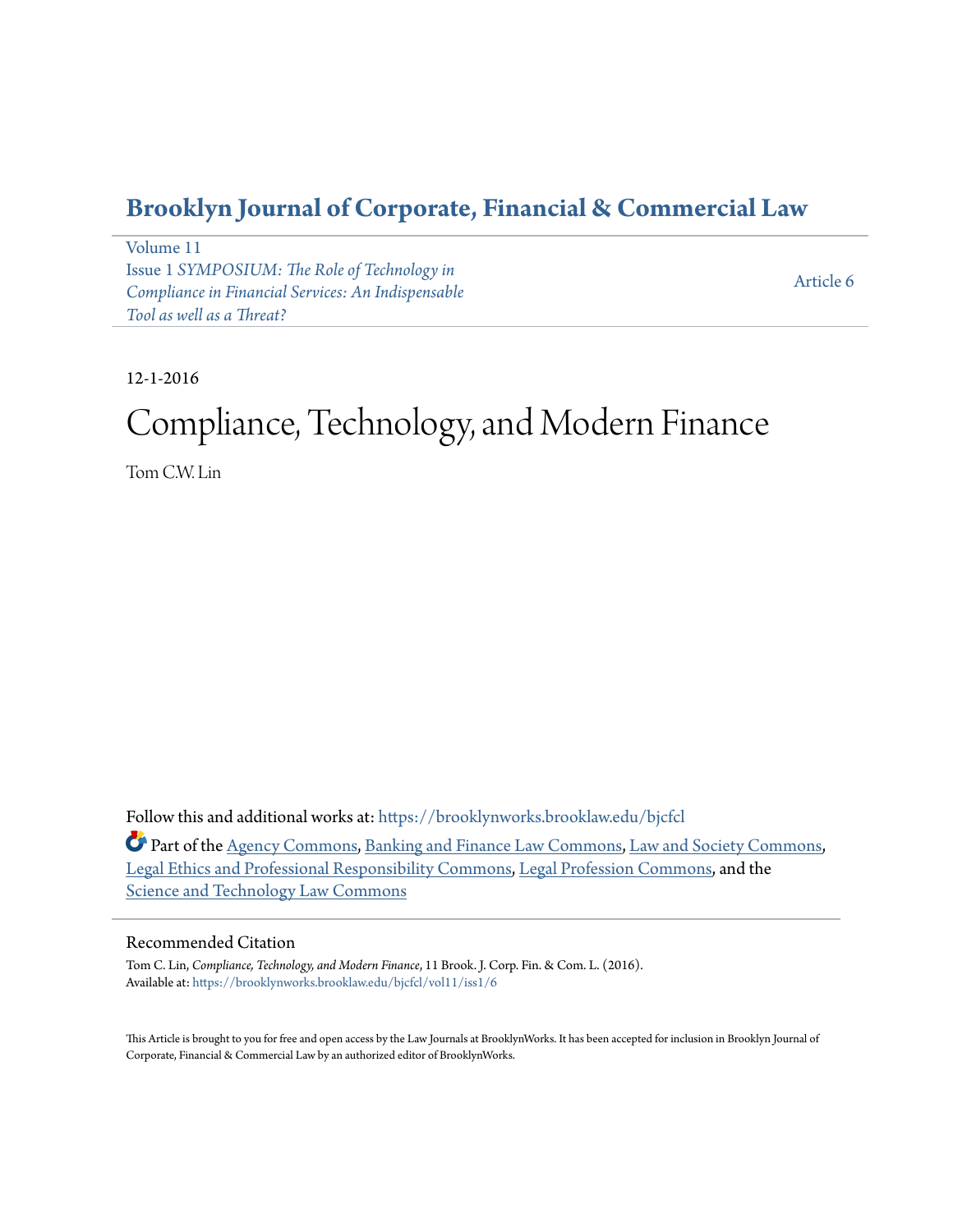# **COMPLIANCE, TECHNOLOGY, AND MODERN FINANCE**

*Tom C.W. Lin\**

## **ABSTRACT**

*An important transformation is happening in the financial industry. The rise of new technology and compliance has dramatically altered many of the key functions and functionaries of modern finance. Artificial intelligence, algorithmic programs, and supercomputers, instead of human actors, now constitute the core of many financial operations. At the same time, compliance officers have become just as critical to financial institutions as traders, bankers, and analysts. Finance as we knew it has changed and continues to change.*

*This symposium Article offers a studied commentary on these unfolding changes, the crosscutting developments in compliance, technology, and modern finance. It examines the concurrent and intersecting ascents of new financial technology and compliance as well as the potential perils linked with their ascents. It also highlights the larger implications of the changing landscape of finance associated with the growing roles of new technology and compliance. In particular, it focuses on the challenges of financial cybersecurity, the integration of technology and compliance, and the role of humans in the future of modern finance. In sum, this Article hopes to serve as a thoughtful account for thinking anew about the future of compliance, technology, and modern finance.*

#### **INTRODUCTION**

The financial industry is undergoing an important transformation. The rise of new technology and compliance has changed many of the key functions and functionaries of modern finance. Artificial intelligence, algorithmic programs, and supercomputers, instead of human actors, now constitute the core of many financial operations.<sup>1</sup> At the same time, compliance officers have become just as critical to financial institutions as

<sup>\*</sup> Associate Professor of Law, Temple University Beasley School of Law. Many thanks to Mercer Bullard, James Fanto, Jonathan Gottlieb, Sean Griffith, Robert Leonard, Jennifer Pacella, Arthur Pinto, H.J. Wilcox, and participants at the 2016 Brooklyn Journal of Corporate, Financial, and Commercial Law Annual Symposium for helpful comments and exchanges. Additionally, I am grateful to Leslie Minora and George Tsoflias for their extraordinary research assistance.

<sup>1</sup>*. See* Merritt B. Fox et al., *The New Stock Market: Sense and Nonsense*, 65 DUKE L.J. 191, 199–201 (2015) (attributing changes in the stock market to "the information-technology revolution"); Gregory Scopino, *Do Automated Trading Systems Dream of Manipulating the Price of Futures Contracts? Policing Markets for Improper Trading Practices By Algorithmic Robots*, 67 FLA. L. REV. 221, 223–24 (2015) ("Now, almost all parts of the financial markets, including the markets for futures and other derivatives, are computerized and automated to some extent, from the exchanges to the traders."); Tom C.W. Lin, *National Pastime(s)*, 55 B.C. L. REV. 1197, 1207–09 (2014) (discussing the rising adoption of artificial intelligence in finance).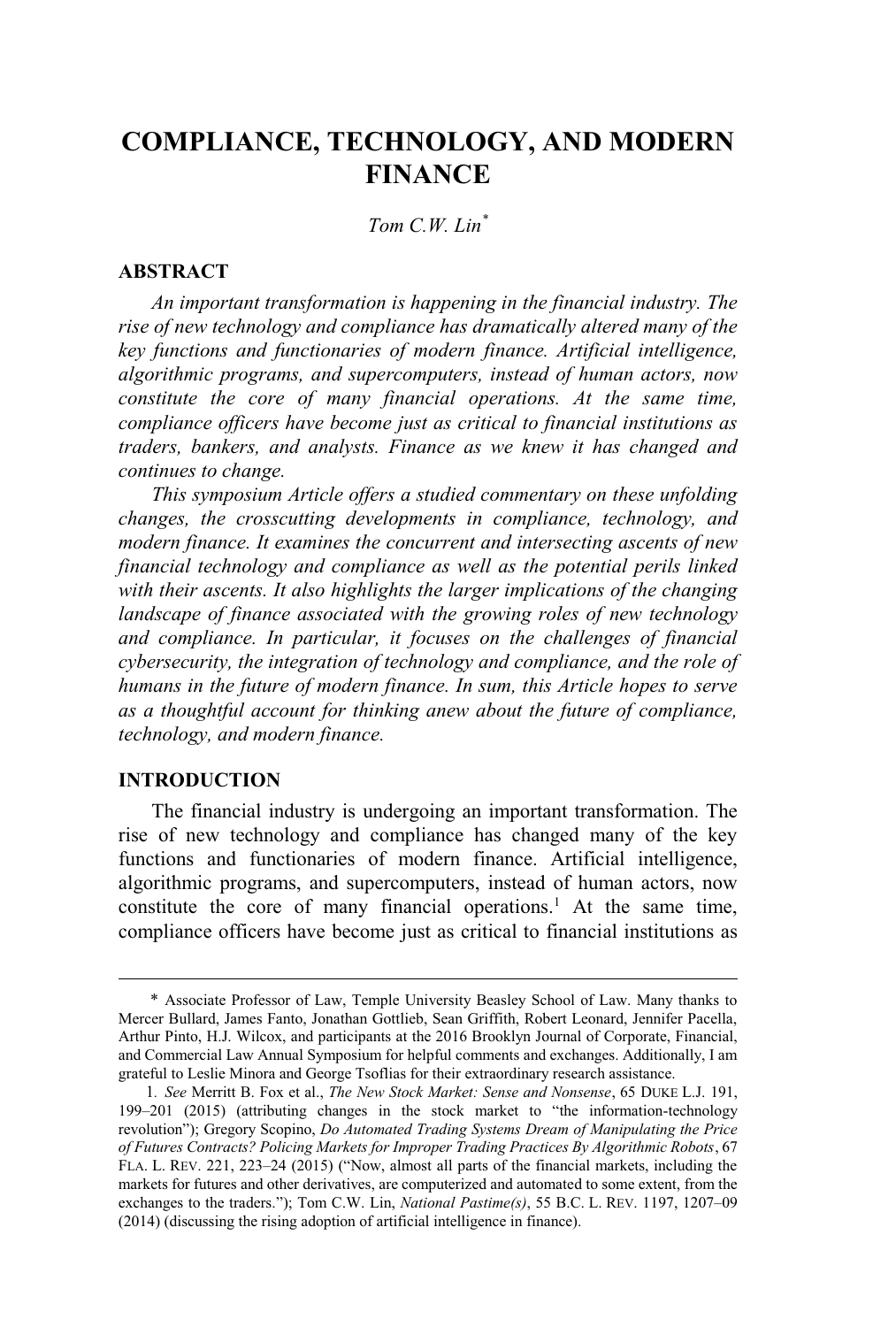traders, bankers, and analysts.<sup>2</sup> Finance as we knew it has changed and continues to change.

This Article is about those changes, the crosscutting developments in compliance, technology, and modern finance. This Article has two primary objectives. First, it seeks to highlight the concurrent rise of financial technology and financial compliance as well as the potential perils associated with that ascent. Second, this Article aims to provide studied commentary on the larger implications of the changing landscape of finance associated with the growing roles of new technology and compliance.

Drawing from the author's previous works and a rich panoply of scholarship on financial regulation and financial technology, this Article proceeds in three parts.<sup>3</sup> Part I offers an overview, describing the rise of new technology and the compliance function in modern finance. It explains how the concurrent and intersecting ascents of financial technology and compliance have changed the financial industry. Part II explores the perils of the changing financial industry. It examines the risks, threats, and vulnerabilities that emerge from the proliferation of new financial technology. Finally, Part III contends with key implications. In particular, it focuses on the challenges of financial cybersecurity, the integration of technology and compliance, and the role of humans in the future of modern finance.

## **I. COMPLIANCE AND THE NEW FINANCIAL INDUSTRY**

Two of the most significant developments in the financial industry throughout the last few decades are the advances of new technology and compliance functionaries. These two developments are interrelated and will likely continue to play preeminent roles in the future of the financial industry.

<sup>2</sup>*. See* Susan Lorde Martin, *Compliance Officers: More Jobs, More Responsibility, More Liability*, 29 NOTRE DAME J.L. ETHICS & PUB. POL'<sup>Y</sup> 169, 181–82 (2015); Anthony Effinger, *The Rise of the Compliance Guru—and Banker Ire*, BLOOMBERG MKTS. (June 25, 2015), http://www.bloomberg.com/news/features/2015-06-25/compliance-is-now-calling-the-shots-andbankers-are-bristling; Jon Marino, *At Goldman, Traders Are Out and Compliance is In*, CNBC: NETNET (Feb. 9, 2016, 11:00 AM), http://www.cnbc.com/2016/02/09/at-goldman-traders-are-outand-compliance-is-in.html.

<sup>3</sup>*. See generally* Bernard S. Donefer, *Algos Gone Wild: Risk in the World of Automated Trading Strategies*, J. TRADING, Spring 2010, at 32; Frank J. Fabozzi et al., *High-Frequency Trading: Methodologies and Market Impact*, 19 REV. FUTURES MKTS. 8 (2011); Erik F. Gerding, *Code, Crash, and Open Source: The Outsourcing of Financial Regulation to Risk Models and the Global Financial Crisis*, 84 WASH. L. REV. 127 (2009); Joel Hasbrouck & Gideon Saar, *Low-Latency Trading,* 16 J. FIN. MKTS. 646 (2013); Steven L. Schwarcz, *Systemic Risk*, 97 GEO. L.J. 193 (2008); Kathryn Judge, *Fragmentation Nodes: A Study in Financial Innovation, Complexity, and Systemic Risk*, 64 STAN. L. REV. 657 (2012); Donald C. Langevoort & Robert B. Thompson, *"Publicness" in Contemporary Securities Regulation After the JOBS Act*, 101 GEO. L.J. 337, 347 (2013); Tom C.W. Lin, *The New Financial Industry*, 65 ALA. L. REV. 567 (2014); Andrew W. Lo & Mark T. Mueller, *Warning: Physics Envy May be Hazardous to Your Wealth!*, 8 J. INV. MGMT. 13, 14 (2010); Elizabeth Pollman, *Information Issues on Wall Street 2.0*, 161 U. PA. L. REV. 179 (2012); Charles K. Whitehead, *Reframing Financial Regulation*, 90 B.U. L. REV. 1, 5 (2010).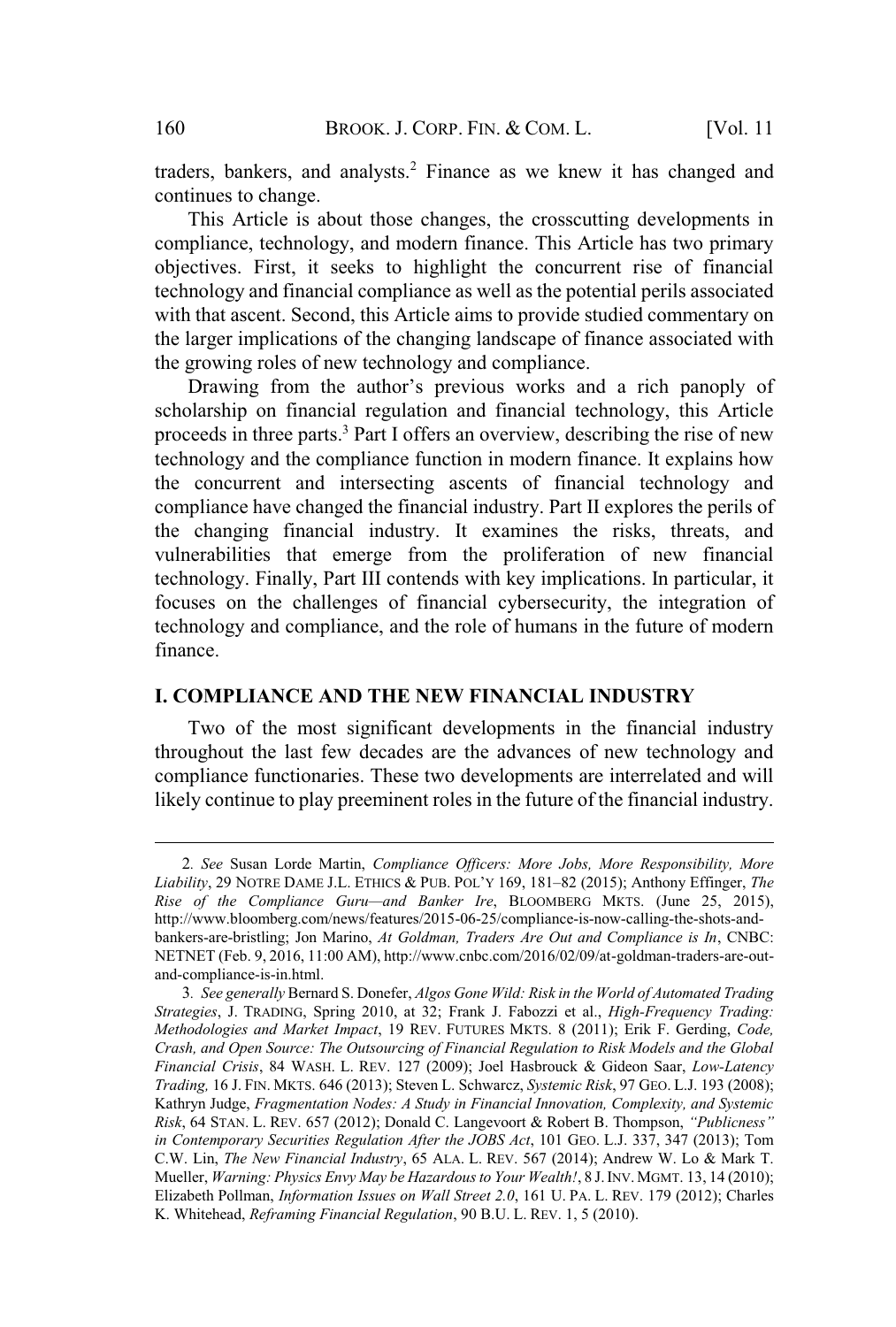#### **A. THE RISE OF FINANCIAL TECHNOLOGY**

Advances in new financial technology over the last few decades have fundamentally transformed the workings of the financial industry.<sup>4</sup> In the financial industry, as in many other industries, human labor and intelligence have gradually been displaced by computerized automation and artificial intelligence.<sup>5</sup> Work in the financial industry that previously took hours, days, or weeks of human labor is now completed in minutes or seconds by supercomputers using artificial intelligence and algorithmic models.<sup>6</sup> Most sophisticated financial institutions are essentially high-tech companies. Not surprisingly, JPMorgan Chase has been estimated in recent years to employ "more software developers than Google and more technologists than Microsoft."7

This technological takeover of the financial industry implicates almost every segment of the industry, from trading to research to risk analysis to market-making to wealth management.<sup>8</sup> In terms of trading, autonomous, high-frequency trading programs powered by complex algorithms move billions of dollars in financial instruments across the world in fractions of a second. <sup>9</sup> In fact, machines and not humans now trade much of the securities in the world.<sup>10</sup> Machines today can trade securities and other financial

<sup>4</sup>*. See, e*.*g*., DAVID J. LEINWEBER, NERDS ON WALL STREET: MATH, MACHINES, AND WIRED MARKETS 31–64 (2009) (chronicling the growth of electronic financial markets); Jonathan R. Macey & Maureen O'Hara, *From Markets to Venues: Securities Regulation in an Evolving World*, 58 STAN. L. REV. 563, 563 (2005) ("Advances in technology, combined with the dramatic decrease in the cost of information processing, have conspired to change the way that securities transactions occur."); Saule T. Omarova, *Wall Street as Community of Fate: Toward Financial Industry Self-Regulation*, 159 U. PA. L. REV. 411, 430 (2011) (describing modern finance as dependent "on fastchanging technology"); Felix Salmon & Jon Stokes, *Bull vs*. *Bear vs*. *Bot*, WIRED, Jan. 2011, at 90, 93 ("It's the machines' market now; we just trade in it."); Gregory Scopino, *Preparing Financial Regulation for the Second Machine Age: The Need for Oversight of Digital Intermediaries in the Futures Markets*, 2015 COLUM. BUS. L. REV. 439, 445–52 (2015) (discussing the impact of new technology on financial markets).

<sup>5</sup>*. See, e.g.*, MARTIN FORD, RISE OF ROBOTS: TECHNOLOGY AND THE THREAT OF A JOBLESS FUTURE 6–28 (2015) (examining the rise of robotics and automation across multiple industries within the economy); Tom C.W. Lin, *The New Investor*, 60 UCLA L. REV. 678, 682 (2013) (discussing the rise of smart financial machines); Concept Release on Risk Controls and System Safeguards for Automated Trading Environments, 78 Fed. Reg. 56,542 (Sept. 12, 2013) (to be codified at 17 C.F.R. ch. I) ("We have witnessed a fundamental shift in markets from human-based trading to highly automated electronic trading.").

<sup>6</sup>. Tom C.W. Lin, *Infinite Financial Intermediation*, 50 WAKE FOREST L. REV. 643, 653–54 (2015).

<sup>7</sup>. CA TECHNOLOGIES, HOW TO SURVIVE AND THRIVE IN THE APPLICATION ECONOMY 2 (2014).

<sup>8</sup>*. See* Timothy Lavin, *Monsters in the Market*, ATLANTIC, July–Aug. 2010, at 21.

<sup>9</sup>. SCOTT PATTERSON, DARK POOLS: HIGH-SPEED TRADERS, A.I. BANDITS, AND THE THREAT TO THE GLOBAL FINANCIAL SYSTEM 45–46 (2012); Fabozzi et al., *supra* note 3, at 8–10; Graham Bowley, *Fast Traders, in Spotlight, Battle Rules*, N.Y. TIMES, July 18, 2011, at A1.

<sup>10</sup>*. See* Bowley, *supra* note 9; Nathaniel Popper, *Public Exchanges Duel With Newcomers Over Trade Transparency*, N.Y. TIMES, June 27, 2012, at B1; Nelson D. Schwartz & Louise Story, *Surge of Computer Selling After Apparent Glitch Sends Stocks Plunging*, N.Y. TIMES, May 7, 2010, at B7.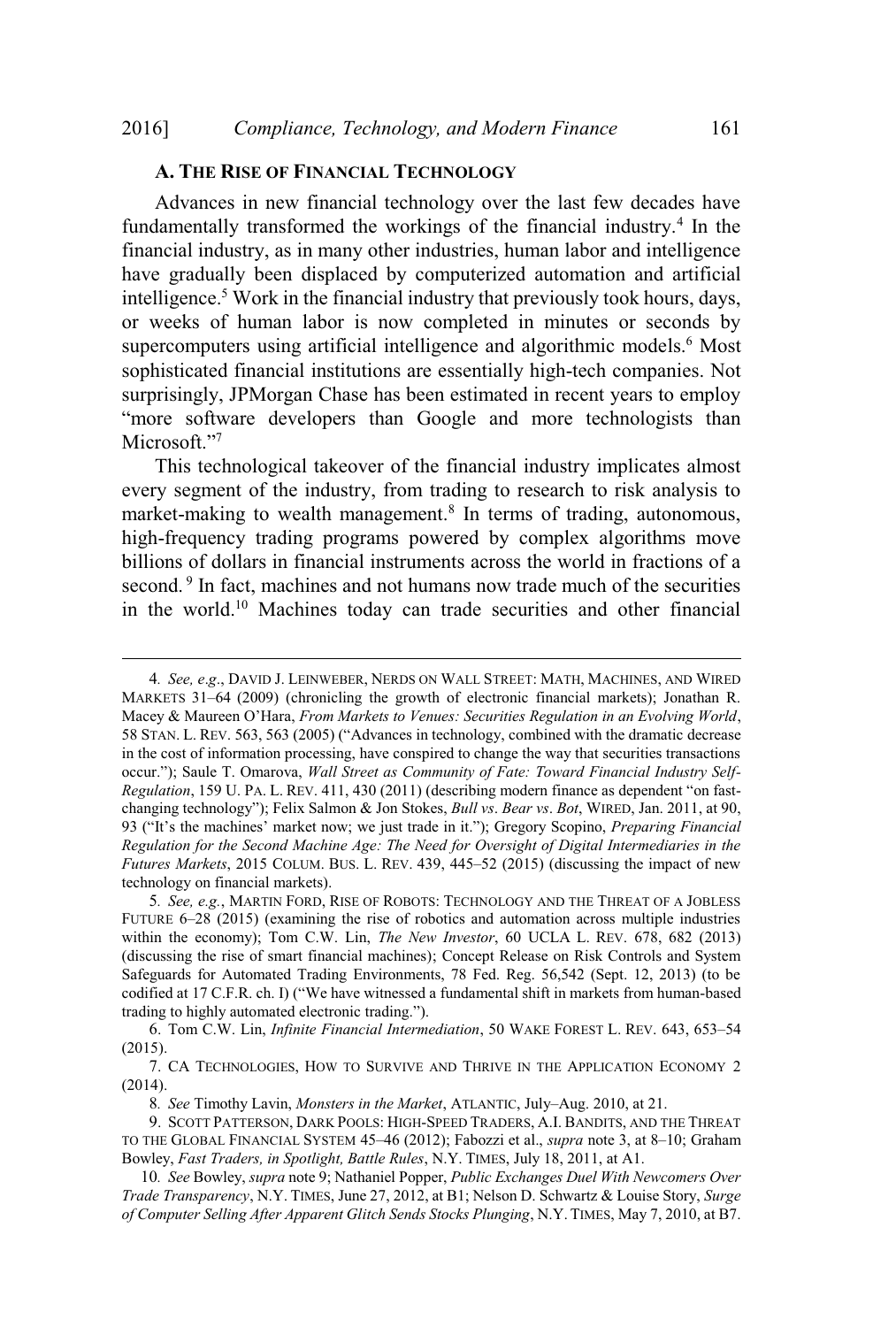instruments better, faster, and cheaper than their human counterparts in many instances.<sup>11</sup> This is even true in the traditionally clubby market for corporate bonds.<sup>12</sup> In terms of research, almost every significant financial institution utilizes smart machines.<sup>13</sup> Many hedge funds use algorithmic programs to read newsfeeds, analyze market data, and spot investment opportunities.<sup>14</sup> In terms of risk analysis, many financial institutions use artificially intelligent programs to analyze and manage risk for themselves and their clients.<sup>15</sup> For example, BlackRock, the world's largest asset management company with over \$4 trillion under management as of 2016, uses a proprietary artificial intelligence program, called Aladdin, to manage risk on behalf of its clients.<sup>16</sup> During the financial crisis of 2008, the federal government turned to BlackRock and Aladdin for guidance on critical and complex decisions relating to distressed businesses like AIG, Bear Stearns, Citigroup, Fannie Mae, and Freddie Mac—entities with very complex financial assets and risk profiles.<sup>17</sup> In terms of market-making, new financial technology, along with regulatory reforms, have led to the rapid growth of high-speed electronic communication networks and alternative trading platforms, called "dark pools," which serve as real competitors to traditional public exchanges.<sup>18</sup> In fact, dark pools are the preferred trading platforms for many securities and financial instruments.<sup>19</sup> In terms of wealth management, financial advisors now face competition from smart wealth management software that cuts the human intermediary completely out of the picture. Companies, like Wealthfront and Betterment, use algorithmic programs almost exclusively to

16*. See* Kolhatkar & Bhaktavatsalam, *supra* note 15; *About BlackRock Who We Are*, BLACKROCK, https://www.blackrock.com/corporate/en-us/about-us (last visited Feb. 27, 2016).

17. Kolhatkar & Bhaktavatsalam, *supra* note 15.

<sup>11</sup>*. See, e.g.*, Yesha Yadav, *Algorithmic Trading Undermines Efficiency in Capital Markets*, 68 VAND. L. REV. 1607, 1618 (2015) ("The growth of algorithmic trading over the years can be explained by the significant utilities it offers for almost all parts of the trading process.").

<sup>12</sup>*. See* Nathaniel Popper, *Shouts on Bond-Trading Floor Yield to Robot Beeps*, N.Y. TIMES, Oct. 20, 2014, at B1; Shawn Tully, *The Man Behind the \$7.7 Trillion Bond Revolution*, FORTUNE, Dec. 22, 2014, at 98, 100, 102.

<sup>13</sup>*. See, e.g.*, Bradley Hope, *How Computers Trawl a Sea of Data for Stock Picks*, WALL ST. J. MKTS. (Apr. 1, 2015, 10:30 PM), http://www.wsj.com/articles/how-computers-trawl-a-sea-of-datafor-stock-picks-1427941801.

<sup>14</sup>*. See, e.g.*, PATTERSON, *supra* note 9, at 322–23; Seth Stevenson, *The Wolf of Wall Tweet*, SLATE: MONEYBOX (Apr. 20, 2015, 4:12 PM), http://www.slate.com/articles/business/ moneybox/2015/04/bot\_makes\_2\_4\_million\_reading\_twitter\_meet\_the\_guy\_it\_cost\_a\_fortune.ht ml?wpsrc=fol\_tw.

<sup>15</sup>*. See* Gerding, *supra* note 3, at 130–35; *The Rise of BlackRock*, THE ECONOMIST, Dec. 7, 2013, at 13; Sheelah Kolhatkar & Sree Vidya Bhaktavatsalam, *The Colossus of Wall Street*, BLOOMBERG BUS. WK., Dec. 9, 2010, at 62, 66.

<sup>18</sup>*. See* SAL ARNUK & JOSEPH SALUZZI, BROKEN MARKETS: HOW HIGH FREQUENCY TRADING AND PREDATORY PRACTICES ON WALL STREET ARE DESTORYING INVESTOR CONFIDENCE AND YOUR PORTFOLIO 68–78 (2012); MICHAEL LEWIS, FLASH BOYS: A WALL STREET REVOLT 3, 42– 43 (2014).

<sup>19</sup>*. See* LEWIS, *supra* note 18, at 42; Matthew Philips, *Where Has All the Stock Trading Gone?*, BLOOMBERG (May 10, 2012, 10:20 PM), http://www.bloomberg.com/news/articles/2012-05-10/ where-has-all-the-stock-trading-gone.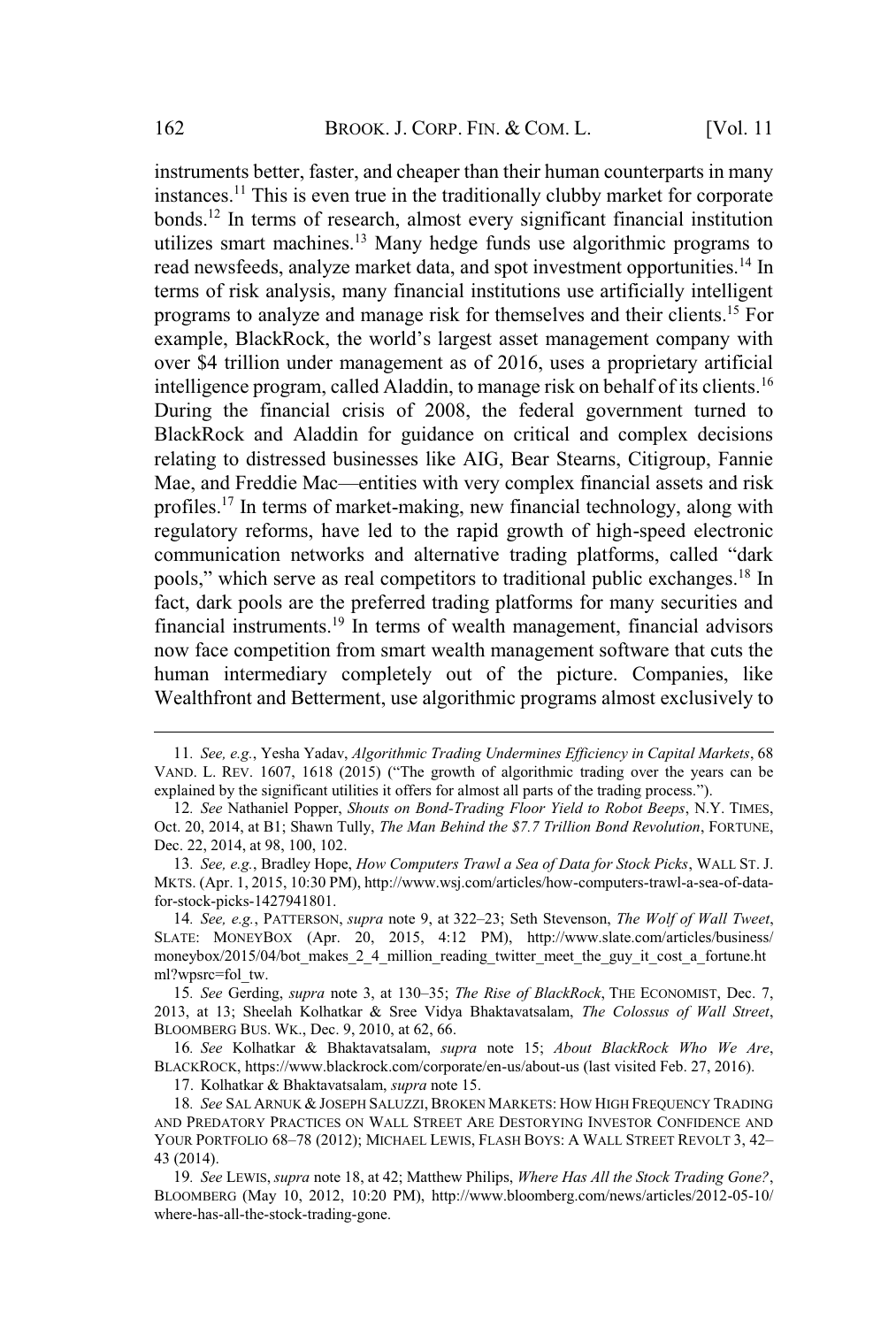manage billions of dollars of assets at lower costs and with comparable success.<sup>20</sup>

Looking ahead, this technological transformation of the financial industry will likely continue in the years ahead, because entrepreneurs and innovators continue to examine ways to disrupt traditional financial intermediaries, as evidenced by developments in recent years.<sup>21</sup> Like the automated wealth managers discussed earlier, online banks and brokerages have created real competition for traditional banks and brokers.<sup>22</sup> Peer-topeer online platforms, like LendingClub and Prosper, which connect lenders and borrowers directly, present a legitimate alternative to traditional loans from banks.<sup>23</sup> New payment systems, like ApplePay, Square, Stripe, and Venmo have disrupted traditional payment intermediaries and processes.<sup>24</sup> Crowdfunding portals, like Kiva and Kickstarter, have helped entrepreneurs in big cities and small villages around the world to raise start-up capital in an unprecedented fashion.<sup>25</sup> Online platforms, like SecondMarket and SharesPost, have made it easier for people to trade securities of privately held companies.<sup>26</sup> Bitcoin and its blockchain technology have created an entirely new currency and transactional process devoid of traditional banking intermediaries.<sup>27</sup> Many of these new financial innovations have had

22*. See* ANN C. LOGUE, DAY TRADING FOR DUMMIES 196 (2d ed. 2011); Hanno Beck, *Banking Is Essential, Banks Are Not: The Future of Financial Intermediation in the Age of the Internet*, 3 NETNOMICS 7 (2001); Wasik, *supra* note 20.

23*. See* Lisa T. Alexander, *Cyberfinancing for Economic Justice*, 4 WM. & MARY BUS. L. REV. 309, 335 (2013) ("Online P2P lending describes interactive websites that allow borrowers and lenders to transact with one another online without the traditional involvement of a mainstream financial institution."); Eric C. Chaffee & Geoffrey C. Rapp, *Regulating Online Peer-to-Peer Lending in the Aftermath of Dodd-Frank: In Search of an Evolving Regulatory Regime for an Evolving Industry*, 69 WASH. & LEE L. REV. 485, 508 (2012) (highlighting leading peer lending sites like Prosper and LendingClub).

24*. See* SKIP ALLUMS, DESIGNING MOBILE PAYMENT EXPERIENCES: PRINCIPLES AND BEST PRACTICES FOR MOBILE COMMERCE 59–93 (2014); Beck, *supra* note 22, at 9 (speculating on the rise of electronic payment systems).

25*. See, e.g.*, Andrew A. Schwartz, *The Digital Shareholder*, 100 MINN. L. REV. 609, 614–20 (2015) (providing an overview of crowdfunding); Alexander, *supra* note 23, at 312.

26. Pollman, *supra* note 3, at 193–201.

<sup>20</sup>. John F. Wasik, *Sites to Manage Personal Wealth Gaining Ground*, N.Y. TIMES (Feb. 10, 2014), http://www.nytimes.com/2014/02/11/your-money/sites-to-manage-personal-wealth-gaining -ground.html.

<sup>21</sup>*. See, e.g.*, JPMORGAN CHASE & CO., 2014 ANNUAL REPORT (FORM 10-K) 29 (2015) [hereinafter JPMORGAN CHASE REPORT], http://files.shareholder.com/downloads/ONE/15660259 x0x820077/8af78e45-1d81-4363-931c-439d04312ebc/JPMC-AR2014-LetterToShareholders.pdf; Lin, *supra* note 6, at 650–52 (discussing the roles of traditional financial intermediaries); Dani Burger, *Free-Range Quant*, BUS. WK., Mar. 21, 2016, at 43.

<sup>27</sup>*. See* PAUL VIGNA & MICHAEL J. CASEY, THE AGE OF CRYPTOCURRENCY: HOW BITCOIN AND DIGITAL MONEY ARE CHALLENGING THE GLOBAL ECONOMIC ORDER 4–10 (2015); Jerry Brito et al., *Bitcoin Financial Regulation: Securities, Derivatives, Prediction Markets, and Gambling*, 16 COLUM. SCI. & TECH. L. REV. 144, 148–49 (2014) (explaining the operations of bitcoins); Omri Marian, *Are Cryptocurrencies Super Tax Havens?*, 112 MICH. L. REV. FIRST IMPRESSIONS 38, 42 (2014) ("[T]he operation of Bitcoin is not dependent on the existence of financial intermediaries such as banks.").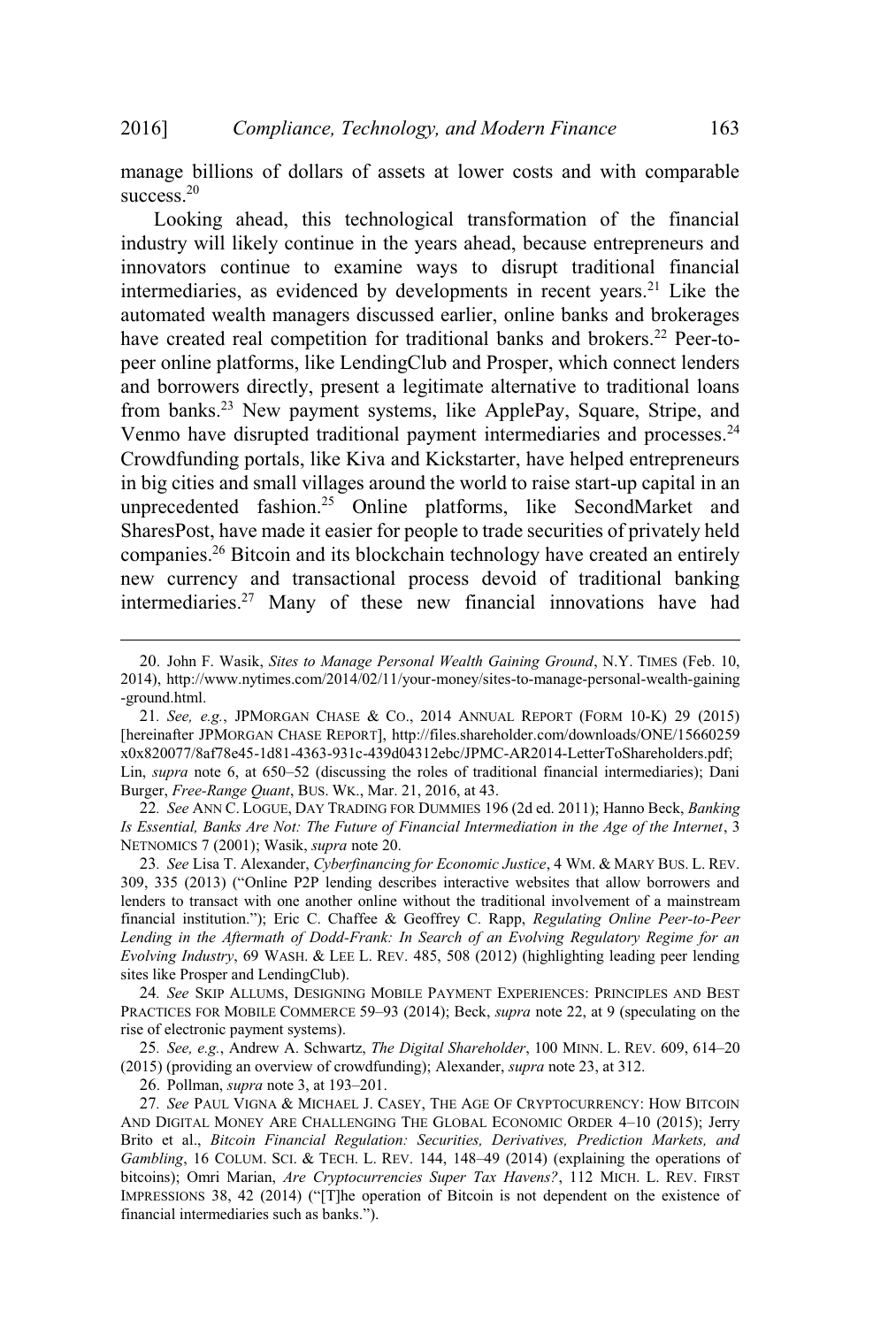beneficial effects—in many instances, they have expanded the capital markets for businesses, lowered the costs of raising capital for entrepreneurs, created greater conveniences for consumers, and provided more user-friendly tools for investors. <sup>28</sup>

In sum, advances in new financial technology over the last few decades have caused a sea change in the operations of the financial industry, and will likely continue to disrupt and transform the financial industry in the years to come.

#### **B. THE RISE OF FINANCIAL COMPLIANCE**

Like the rise of new technology, the ascent of the compliance function over the last few decades has dramatically changed the operations of many financial institutions.<sup>29</sup> The rise of financial compliance is fueled in part by increased regulatory scrutiny of financial firms as well as increased complexity in financial regulation and financial markets.<sup>30</sup>

The rise of the compliance function in finance has been motivated partially in response to the enhanced scrutiny of financial firms in the post-Enron regulatory era.<sup>31</sup> Federal regulators' and prosecutors' aggressive enforcement of a patchwork of federal financial regulations serves as an impetus for firms to do more to comply with the rules.<sup>32</sup> Most prominently, the Securities and Exchange Commission (SEC) and the Department of Justice (DOJ) can investigate, prosecute, and sue financial firms for improper supervision of operations and personnel based on landmark laws like the Securities Act of 1933, the Securities Exchange Act of 1934, the Investment Advisers Act of 1940, the Investment Company Act of 1940, the Foreign Corrupt Practices Act, the Sarbanes-Oxley Act of 2002 (Sarbanes-Oxley), and the Dodd-Frank Wall Street Reform and Consumer Protection Act (Dodd-Frank). For instance, the Investment Advisers Act and the Investment Company Act explicitly require companies to establish and maintain robust

<sup>28</sup>*. See, e.g.*, Charles R. Korsmo, *High-Frequency Trading: A Regulatory Strategy*, 48 RICH. L. REV. 523, 549–50 (2014) (cataloguing benefits relating to high-frequency trading); Langevoort & Thompson, *supra* note 3, at 347 ("Today, liquidity is now much more possible outside of traditional exchanges. In the new millennium, cheap information and low communication costs have expanded markets."); Hasbrouck & Saar, *supra* note 3, at 648 (suggesting that high-frequency trading has stabilizing marketplace effects).

<sup>29</sup>*. See* James A. Fanto, *Advising Compliance in Financial Firms: A New Mission for the Legal Academy*, 8 BROOK. J. CORP. FIN. & COM. L. 1, 13–16 (2013); Sean J. Griffith, *Corporate Governance In An Era of Compliance*, 57 WM. & MARY L. REV. 2075, 2077 (2016) ("Over the past decade, compliance has blossomed into a thriving industry, and the compliance department has emerged, in many firms, as the co-equal of the legal department.").

<sup>30</sup>. GEOFFREY PARSONS MILLER, THE LAW OF GOVERNANCE, RISK MANAGEMENT, AND COMPLIANCE 1 (2014).

<sup>31</sup>*. Id.* at 2.

<sup>32</sup>*. Id.* at 168–69 (highlighting the role of federal enforcement in the development of modern compliance programs); Griffith, *supra* note 29, at 2086–92 (discussing how changing enforcement tactics led to the growth of compliance).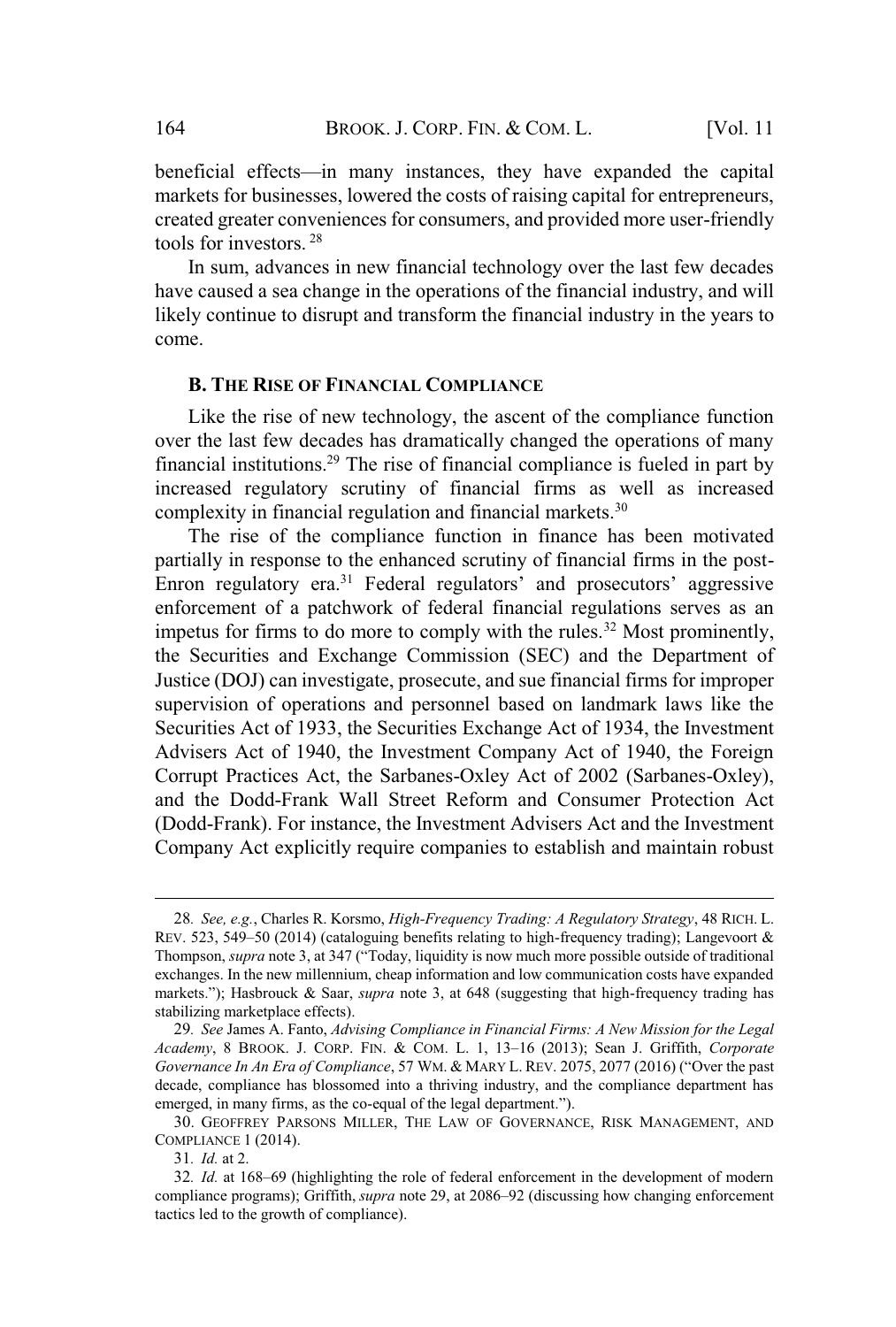compliance programs or risk SEC and DOJ action.<sup>33</sup> Similarly, Sarbanes-Oxley requires firms to establish internal controls and procedures for their financial statements and disclosures.<sup>34</sup> Moreover, self-regulatory organizations like the Financial Industry Regulatory Authority (FINRA) also add to the thicket of rules and regulations that require greater supervision and surveillance by financial firms.<sup>35</sup>

In addition to the aforementioned patchwork of financial regulation, the Federal Sentencing Guidelines (Guidelines) also play an influential role in the booming contemporary compliance practices.<sup>36</sup> The Guidelines were introduced by the U.S. Sentencing Commission, which was created pursuant to the Sentencing Reform Act of 1984.<sup>37</sup> The Guidelines serve as guidance for establishing penalties for federal law violations, including those involving corporations and other business entities.<sup>38</sup> The Guidelines created a scoring system to help determine the penalties for federal offenses.<sup>39</sup> Aggravating factors increase the number of points of an offender's Culpability Score and thereby increase the severity of punishment.<sup>40</sup> Conversely, mitigating factors decrease the offender's points and thereby decrease the severity of punishment.<sup>41</sup> An "effective compliance and ethics program" is considered a mitigating factor that decreases a corporate offender's Culpability Score.<sup>42</sup> For instance, a good compliance program can help a financial firm and its executives mitigate the multi-million or billion dollar fines and prison sentences that can come with violating certain provisions of Sarbanes-Oxley.<sup>43</sup> Not surprisingly, given the impact of a good compliance program on the penalties that a company may face, many firms in the financial industry and elsewhere invest significant resources in creating a decent compliance program.<sup>44</sup>

<sup>33</sup>. Compliance Programs of Investment Companies and Investment Advisors, 68 Fed. Reg. 74,714 (Dec. 24, 2003) (codified at 17 C.F.R. §§ 270.38a–1, 275.206(4)–7, 275.204–2, 279.1 (2016)).

<sup>34</sup>. Sarbanes-Oxley Act of 2002 (Sarbanes-Oxley Act), Pub. L. No. 107-204, 116 Stat. 745 (2002) (codified as amended at 15 U.S.C. § 7262(a) (2012)).

<sup>35</sup>*. See* William A. Birdthistle & M. Todd Henderson, *Becoming a Fifth Branch,* 99 CORNELL L. REV. 1, 12–24 (2013) (discussing the regulatory powers of FINRA); Fanto, *supra* note 29, at 6– 7.

<sup>36</sup>. Martin, *supra* note 2, at 172.

<sup>37</sup>. Comprehensive Crime Control Act of 1984, Pub. L. No. 99-646, 100 Stat. 3592 (1986) (codified as amended at 18 U.S.C. §§ 3551–3673 (2012)); The Sentencing Reform Act of 1984, Pub. L. No. 98-473, 98 Stat. 1837 (1984) (codified as amended at 28 U.S.C. §§ 991–98 (2012)).

<sup>38</sup>. 28 U.S.C. §§ 991–98 (2012)*.*

<sup>39</sup>. U.S. SENTENCING GUIDELINES MANUAL § 8C2.5 (U.S. SENTENCING COMM'<sup>N</sup> 2013).

<sup>40</sup>*. Id.*

<sup>41</sup>*. Id.*

<sup>42</sup>*. Id.* § 8C2.5(f)(1).

<sup>43</sup>. Sarbanes-Oxley Act, Pub. L. No. 107-204, 116 Stat. 745 (2002) (codified as amended at 18 U.S.C. § 1350 (2012)).

<sup>44</sup>*. See* Martin, *supra* note 2, at 173; Griffith, *supra* note 29, at 2102.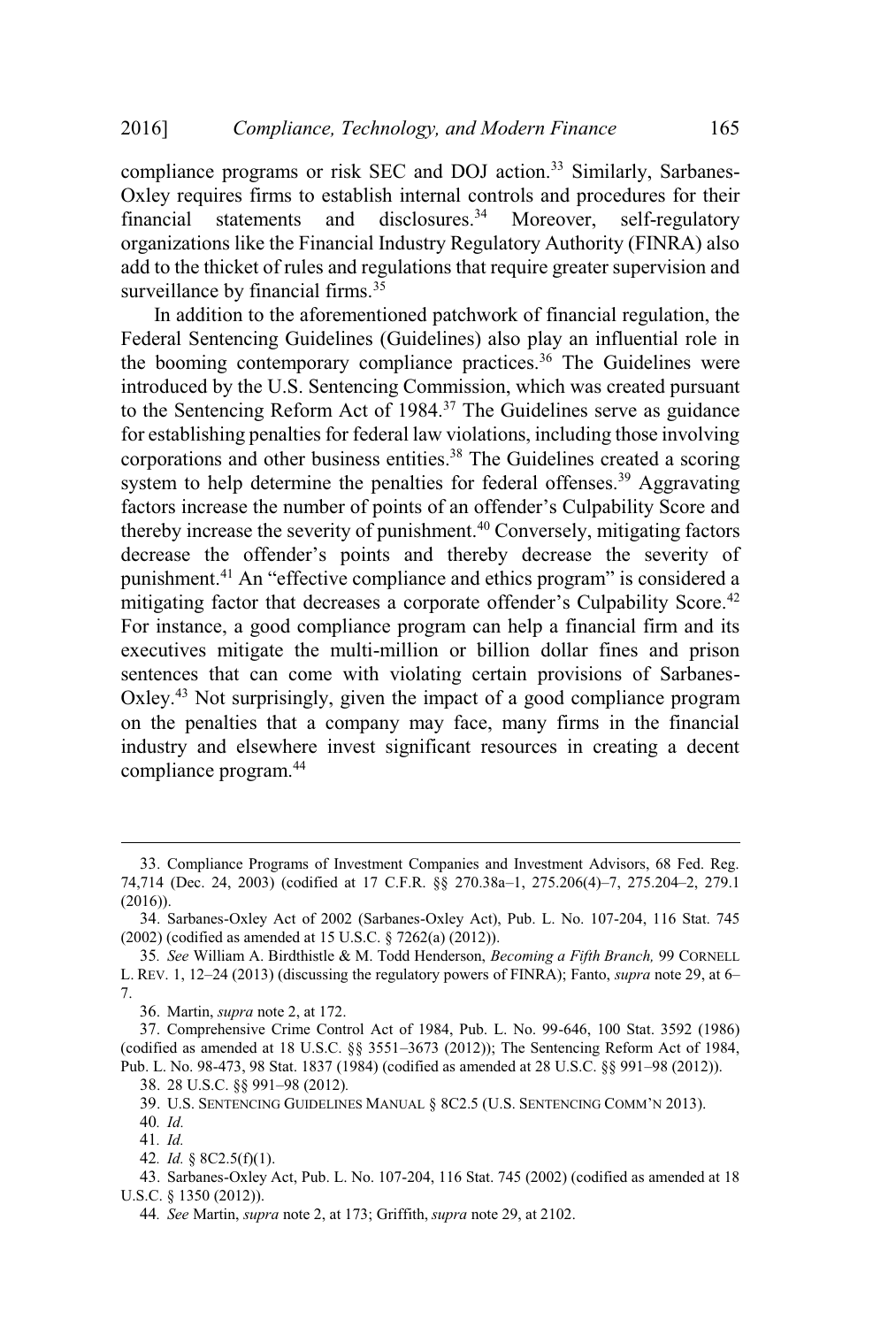Beyond the increased regulatory spotlight cast on financial firms, the growing complexity in financial regulation and financial markets has also played a significant role in the rise of compliance in the financial industry.<sup>45</sup> The financial marketplace today is incredibly complex and filled with a diverse cast of players. <sup>46</sup> Financial firms today operate in a global marketplace with interdependent institutions and instruments, frequently governed by crosscutting bodies of law and regulation that span multiple jurisdictions and regulatory bodies. $47$  This new, more complex marketplace has generated greater opportunities for profits as well as losses.<sup>48</sup> To address the changing risks of the marketplace, regulators frequently promulgate new rules that in turn add greater complexity to the marketplace. This is due to the fact that financial innovation frequently finds roots in attempts to evade or arbitrage new regulations.<sup>49</sup> As a result of this new complexity in the marketplace, financial firms invariably devote more resources to compliance functions in order to operate consistently with the new rules and market practices of a more complex environment.<sup>50</sup>

47*. See* HAL S. SCOTT, INTERCONNECTEDNESS AND CONTAGION 2–7 (2012) (exploring the extent of asset and liability interconnectedness among the major financial institutions); Markus K. Brunnermeier, *Deciphering the Liquidity and Credit Crunch 2007-2008*, J. ECON. PERSP., Winter 2009, at 96 (discussing the "interwoven network of financial obligations"); Robin Greenwood  $\&$ David S. Scharfstein, *How To Make Finance Work*, HARV. BUS. REV., Mar. 2013, at 107.

48*. See, e.g.*, Guillermo A. Calvo & Enrique G. Mendoza, *Rational Contagion and the Globalization of Securities Markets*, 51 J. INT'<sup>L</sup> ECON. 79, 80–83 (2000); Mariassunta Giannetti & Yrjӧ Koskinen, *Investor Protection, Equity Returns, and Financial Globalization*, 45 J. FIN. & QUANTITATIVE ANALYSIS 135, 135–38 (2010).

49*. See, e.g.*, Annelise Riles, *Managing Regulatory Arbitrage: A Conflicts of Laws Approach*, 47 CORNELL INT'<sup>L</sup> L.J. 63, 77–83 (2014); *see also* Charles W. Calomiris, *Financial Innovation, Regulation, and Reform*, 29 CATO J. 65, 65 (2009) (explaining how financial innovation is often motivated by "sidestepping regulatory restrictions"); Victor Fleischer, *Regulatory Arbitrage*, 89 TEX. L. REV. 227, 229 (2010) ("Regulatory arbitrage exploits the gap between the economic substance of a transaction and its legal or regulatory treatment, taking advantage of the legal system's intrinsically limited ability to attach formal labels that track the economics of transactions with sufficient precision."); Frank Partnoy, *Financial Derivatives and The Costs of Regulatory Arbitrage*, 22 J. CORP. L. 211, 227 (1997) ("Regulatory arbitrage consists of those financial transactions designed specifically to reduce costs or capture profit opportunities created by differential regulations or laws.").

50*. See* MERVYN KING, THE END OF ALCHEMY: MONEY, BANKING, AND THE FUTURE OF THE GLOBAL ECONOMY 245 (2016) ("By encouraging a culture in which compliance with detailed regulation is a defense against a charge of wrong-doing, bankers and regulators have colluded in a self-defeating spiral of complexity.").

<sup>45</sup>*. See* Martin*, supra* note 2, at 170 ("In response to a great deal of new rule making by federal agencies in the last few years, corporate compliance departments are becoming larger and more involved in line businesses in an effort to eliminate regulatory violations and to reduce fines in the event of an offense.").

<sup>46</sup>*. See, e.g.*, Dan Awrey, *Complexity, Innovation, and the Regulation of Modern Financial Markets*, 2 HARV. BUS. L. REV. 235, 242 (2012) ("Modern financial markets are very, very complex. This complexity is compounded by the nature and pace of financial innovation."); Judge, *supra* note 3, at 701; Steven L. Schwarcz, *Regulating Complexity in Financial Markets*, 87 WASH. U. L. REV. 211, 212–13 (2009) (discussing complexity "as the greatest financial-market challenge of the future"); Tom C.W. Lin, *Reasonable Investor(s)*, 95 B.U. L. REV. 461 (2015) (surveying the various types of investors in the contemporary marketplace).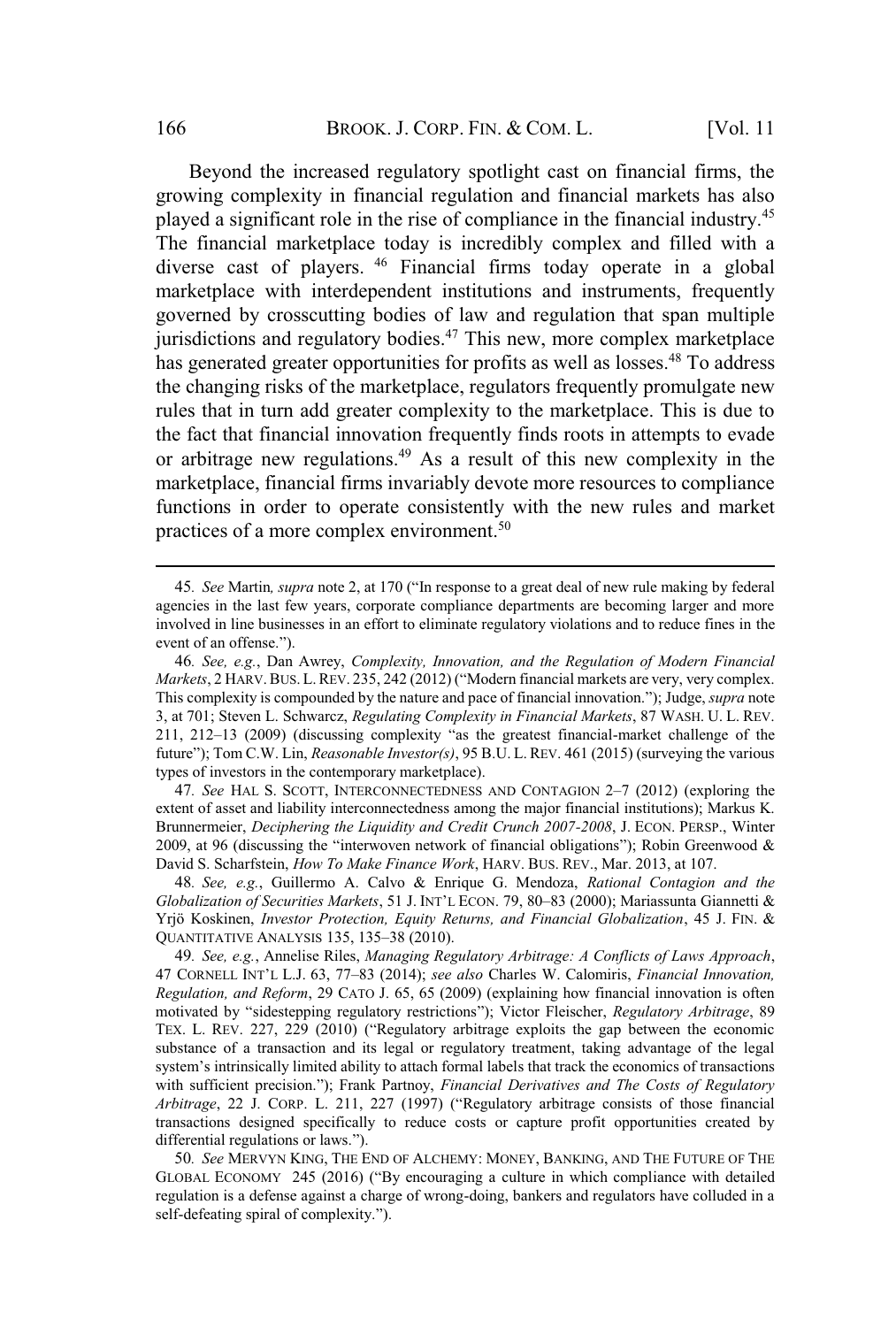#### 2016] *Compliance, Technology, and Modern Finance* 167

Furthermore, because financial regulatory reform efforts historically follow economic crises and corporate scandals, policymakers tend to react and overreact in an omnibus manner.<sup>51</sup> In an understandable attempt to prevent the last crisis from happening again, regulators frequently use sledgehammers rather than scalpels in creating new regulations, which is often not a sensible approach to rulemaking and regulation.<sup>52</sup> And as crises and scandals become larger, so do the regulatory responses to them. For example, the Glass-Steagall Act of 1933, which was implemented following the Great Depression, ran 37 pages; Dodd-Frank is contained in 848 pages with thousands of pages of additional rules (and still many more forthcoming).<sup>53</sup> It has been estimated that it would take businesses over twenty-four million workers' hours to comply with the demands of the recently passed Dodd-Frank rules.<sup>54</sup> Dodd-Frank's "Volcker Rule" relating to risky proprietary trading alone is contained in 964 pages, including an 893 page preamble.<sup>55</sup> The rule involved 18,223 comments and 1,238 days of rulemaking.<sup>56</sup> Additionally, regulations promulgated in response to crises and scandals in down times frequently become deregulated in good times creating a consequential and costly cycle of over-regulation, deregulation, and re-regulation.<sup>57</sup> Due in large part to this regulatory pathology and the

<sup>51</sup>*. See* Stuart Banner, *What Causes New Securities Regulation? 300 Years of Evidence*, 75 WASH. U. L. Q. 849, 850 (1997) ("[M]ost of the major instances of new securities regulation in the past three hundred years of English and American history have come right after crashes."); John C. Coffee, Jr., *The Political Economy of Dodd-Frank: Why Financial Reform Tends To Be Frustrated and Systemic Risk Perpetuated*, 97 CORNELL L. REV. 1019, 1020 (2012) ("[O]nly after a catastrophic market collapse can legislators and regulators overcome the resistance of the financial community and adopt comprehensive 'reform' legislation.'"); Tom C.W. Lin, *Vistas of Finance*, 61 UCLA L. REV. DISCOURSE 78, 85 (2013).

<sup>52</sup>*. See* Edward F. Greene & Elizabeth L. Broomfield, *Promoting Risk Mitigation, Not Migration: A Comparative Analysis of Shadow Banking Reforms by the FSB, USA and EU*, 8 CAP. MKTS. L.J. 6, 8 (2013) ("[The current regulatory approach] subjects diverse entities to a 'one-sizefits-all' regulatory approach, ignoring the different causes of risk, and also further complicating legal obligations for entities that are often already subject to other complex regulatory regimes.").

<sup>53</sup>. Andrew G. Haldane, Exec. Dir., Fin. Stability, Bank of Eng., Speech at the Federal Reserve Bank of Kansas City's 36th Economic Policy Symposium: The Changing Policy Landscape: The Dog and the Frisbee, Jackson Hole, Wyoming 10 (Aug. 31, 2012), https://www.kansascityfed.org/ publicat/sympos/2012/ah.pdf.

<sup>54</sup>. Daniel M. Gallagher, Comm'r, Sec. & Exch. Comm'n, Remarks at the 2013 National Compliance Outreach Program for Broker-Dealers (Apr. 9, 2013), http://www.sec.gov/News/ Speech/Detail/Speech/1365171515226#.UvAMT\_shMuc.

<sup>55</sup>*. See* Prohibitions and Restrictions on Proprietary Trading and Certain Interests in, and Relationships with, Hedge Funds and Private Equity Funds, 79 Fed. Reg. 5779, 5804–05 (Jan. 31, 2014) (codified at 12 C.F.R. §§ 44, 248, 351, 255 (2016)).

<sup>56</sup>. Peter Coy et al., *1,238 days, 18,223 comments, 71-page rule, 893-page preamble, 5 agencies, 1 man*, BUS. WK., Dec. 16, 2013, at 41.

<sup>57</sup>*. See* ERIK F. GERDING, LAW, BUBBLES, AND FINANCIAL REGULATION 137–39 (2013); NOLAN M. MCCARTY ET AL., POLITICAL BUBBLES: FINANCIAL CRISES AND THE FAILURE OF AMERICAN DEMOCRACY 14–15 (2013); Patricia A. McCoy et al., *Systemic Risk Through Securitization: The Result of Deregulation and Regulatory Failure*, 41 CONN. L. REV. 1327, 1333 (2009); Coffee Jr., *supra* note 51 ("[R]egulatory oversight is never constant but rather increases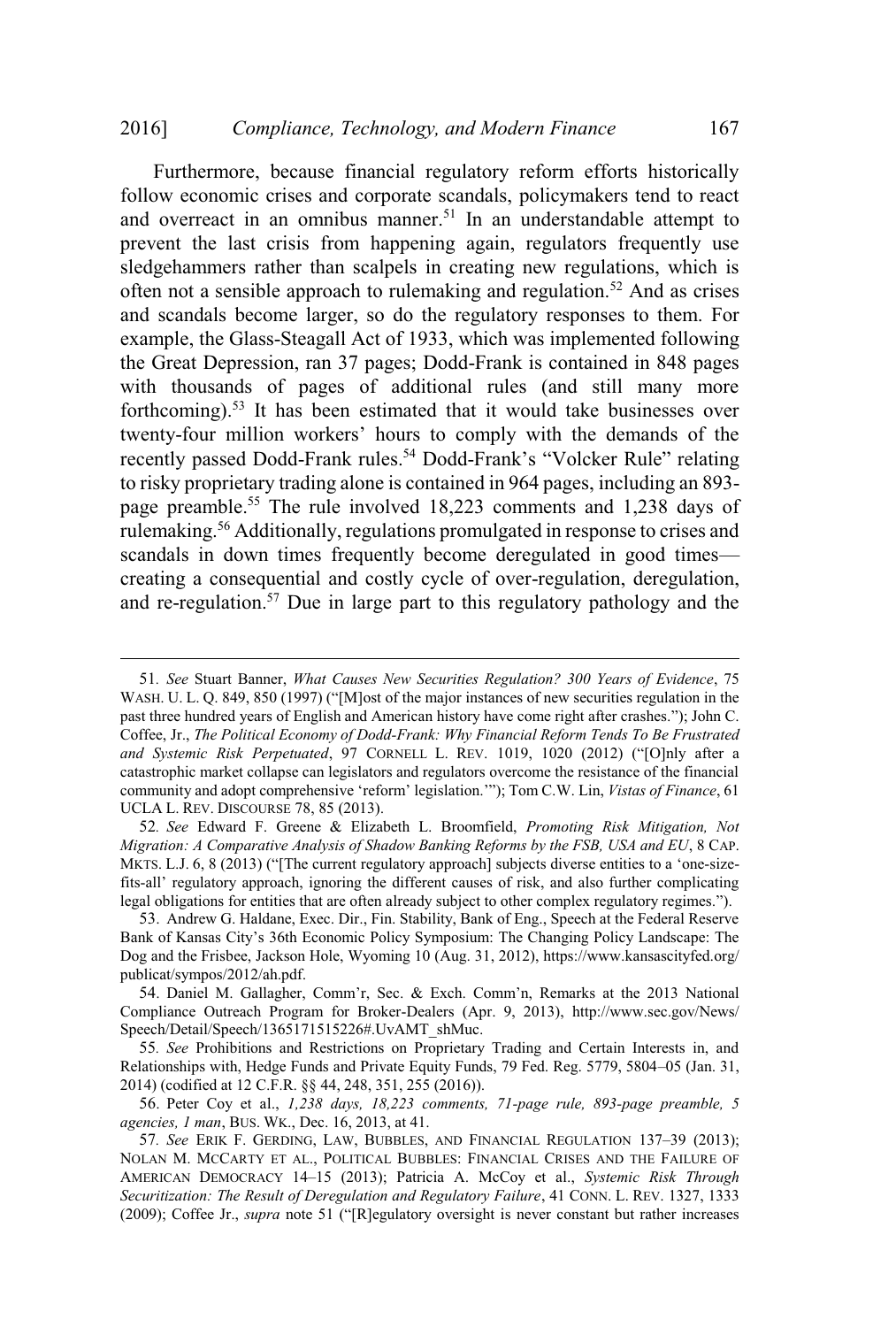ever-shifting regulatory landscape, financial institutions have had to devote more resources and personnel to their compliance operations to make sure that their companies have surer footing.<sup>58</sup> For instance, due in part to new regulatory requirements, annual reports of publicly traded companies on Form 10-K increased from around "23,000 words in 1996 to over 49,000 words in 2013."<sup>59</sup>

If recent history is any guide, the importance of the compliance function will continue to rise in the years to come, given the enhanced regulatory scrutiny and marketplace complexities confronting financial firms, particularly the extremely large ones.<sup>60</sup> Anecdotally, in the two-year period between 2012 and 2014, JPMorgan alone invested billions of dollars and added 13,000 new employees to its compliance efforts to better meet the demands of the new regulatory normal.<sup>61</sup> Similarly, many other large financial institutions are investing more resources into compliance, and will likely continue to do so for the foreseeable future. $62$ 

## **II. EMERGING RISKS, THREATS, AND VULNERABILITIES**

The growing technological shift in the financial industry has created a new set of perils. In this day and age, every sophisticated financial company is essentially a tech company. Beyond traditional balance sheet concerns, financial institutions must now also focus on the hazards and menaces associated with new financial technology.

#### **A. NORMAL FINANCIAL ACCIDENTS & SYSTEMIC RISKS**

The financial industry's growing reliance on advanced technology could pose significant systemic risks for the financial system.<sup>63</sup> Complex, high-tech

after a market crash and then wanes as, and to the extent that, society and the market return to normalcy[.]").

<sup>58</sup>. PRICEWATERHOUSE COOPERS, STATE OF COMPLIANCE 2014: FINANCIAL SERVICES INDUSTRY BRIEF 5–9 (2014), http://www.pwc.com/us/en/risk-management/state-of-compliancesurvey/assets/pwc-soc-financial-services.pdf.

<sup>59</sup>. Travis Dyer et al., *The Ever-Expanding 10-K: Why Are 10-Ks Getting So Much Longer (And Does It Manner)?*, CLS BLUE SKY BLOG (May 5, 2016), http://clsbluesky.law.columbia.edu/2016/ 05/05/the-ever-expanding-10-k-why-are-10-ks-getting-so-much-longer-and-does-it-matter/.

<sup>60</sup>*. See* Martin, *supra* note 2, at 181 ("Companies, especially banks, are greatly increasing the size of their compliance departments.").

<sup>61</sup>. JPMORGAN CHASE REPORT, *supra* note 21, at 12–13.

<sup>62</sup>. Martin, *supra* note 2, at 181–83.

<sup>63</sup>*. See, e*.*g*., Kristin N. Johnson, *Cyber Risks: Emerging Risk Management Concerns For Financial Institutions*, 50 GA. L. REV. 131, 137 (2015) ("[T]he evidence demonstrates that cyber risks have the potential to create systemic risks."); Amir E. Khandani et al., *Systemic Risk and the Refinancing Ratchet Effect* 38 (Harv. Bus. Sch. Fin., Working Paper No. 1472892, 2012) ("[S]ystemic risk . . . arises when large financial losses affect important economic entities that are unprepared for and unable to withstand such losses, causing a cascade of failures and widespread loss of confidence.").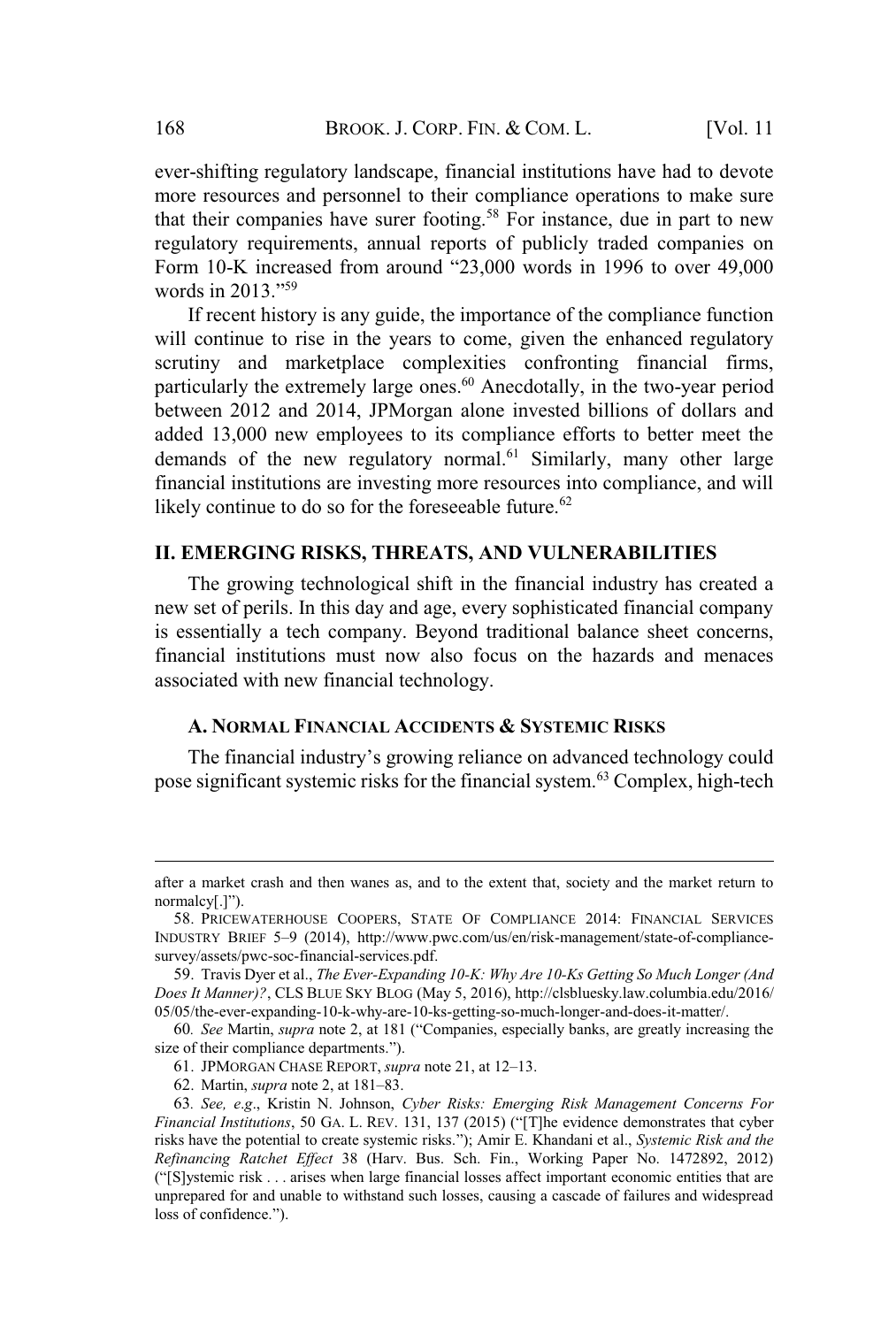systems invariably malfunction and suffer from glitches.<sup>64</sup> The sociologist Charles Perrow termed this truism "normal accidents."<sup>65</sup> Because of the complex, high-tech infrastructure that is at the heart of modern finance, "normal financial accidents" will be inevitable and could cause substantial strains on the entire financial system.<sup>66</sup> While much has been said and written about the systemic risk associated with "too big to fail" institutions,  $67$  less attention has been paid to the systemic risk associated with new financial technology. In particular, the new, high-tech financial system poses systemic risks related to links and speeds that the author has previously termed "too linked to fail" and "too fast to save," respectively.<sup>68</sup>

First, in terms of "too linked to fail," the high-tech interconnected and interdependent nature of modern finance means that technological disruption to certain institutions that serve as important nodes in the financial system could lead to widespread damage and crisis. <sup>69</sup> This systemic risk is dissimilar from "too big to fail," which revolves primarily around large, systemically important banking institutions like JPMorgan Chase, Citigroup, Goldman Sachs, Bank of America, Morgan Stanley, and Wells Fargo.<sup>70</sup> With the risk of "too linked to fail," smaller intermediaries that need not be banking institutions can cause serious systemic distress.<sup>71</sup> Smaller and less prominent financial intermediaries like clearinghouses, financial data firms, hedge funds, dark pools, and securities information processors all serve as important components in today's high-tech financial system.<sup>72</sup> The Depository Trust  $\&$ 

65*. See generally id.*

68*. See* Lin, *supra* note 5, at 711–17.

69*. See* PRICEWATERHOUSE COOPERS & INV'<sup>R</sup> RESPONSIBILITY RESEARCH CTR. INST., WHAT INVESTORS NEED TO KNOW ABOUT CYBERSECURITY: HOW TO EVALUATE INVESTMENT RISKS 1– 5 (2014); ERIC SCHMIDT & JARED COHEN, THE NEW DIGITAL AGE: TRANSFORMING NATIONS, BUSINESSES, AND OUR LIVES 151–52 (2014); Schwarcz, *supra* note 3, at 200.

<sup>64</sup>*. See* CHARLES PERROW, NORMAL ACCIDENTS: LIVING WITH HIGH-RISK TECHNOLOGIES 71 (1999) (discussing the tendency for failures or "accidents" to compound upon one another).

<sup>66</sup>. Marc Schneiberg & Tim Bartley, *Regulating or Redesigning Finance? Market Architectures, Normal Accidents, and Dilemmas of Regulatory Reform*, *in* MARKETS ON TRIAL: THE ECONOMIC SOCIOLOGY OF THE FINANCIAL CRISIS: PART A 284–89 (Michael Lounsbury & Paul M. Hirsch eds., 2010).

<sup>67</sup>*. See, e*.*g*., CONG. OVERSIGHT PANEL FOR ECON. STABALIZATION, SPECIAL REPORT ON REGULATORY REFORM: MODERNIZING THE AMERICAN FINANCIAL REGULATORY SYSTEM: RECOMMENDATIONS FOR IMPROVING OVERSIGHT, PROTECTING CONSUMERS, AND ENSURING STABILITY 15–17 (2009) (reporting on the rise of "too big to fail" financial institutions); ANDREW ROSS SORKIN, TOO BIG TO FAIL: THE INSIDE STORY OF HOW WALL STREET AND WASHINGTON FOUGHT TO SAVE THE FINANCIAL SYSTEM FROM CRISIS—AND THEMSELVES 538–39 (2009) (discussing the dangers and challenges presented by "too big to fail" financial institutions).

<sup>70</sup>. FIN. STABILITY BD., 2015 UPDATE OF LIST OF GLOBAL SYSTEMICALLY IMPORTANT BANKS 2 (2015).

<sup>71</sup>*. See* FIN. STABILITY BD., ASSESSMENT METHODOLOGIES FOR IDENTIFYING NON-BANK NON-INSURER GLOBAL SYSTEMICALLY IMPORTANT FINANCIAL INSTITUTIONS (2014); Schwarcz, *supra* note 3, at 200 (discussing systemic risks associated with the interconnectedness of certain financial institutions).

<sup>72</sup>*. See, e*.*g*., Dodd-Frank Wall Street Reform and Consumer Protection Act (Dodd-Frank Act), Pub. L. No. 111-203, § 803(6), 124 Stat. 1376, 1805 (2010) (codified as amended in scattered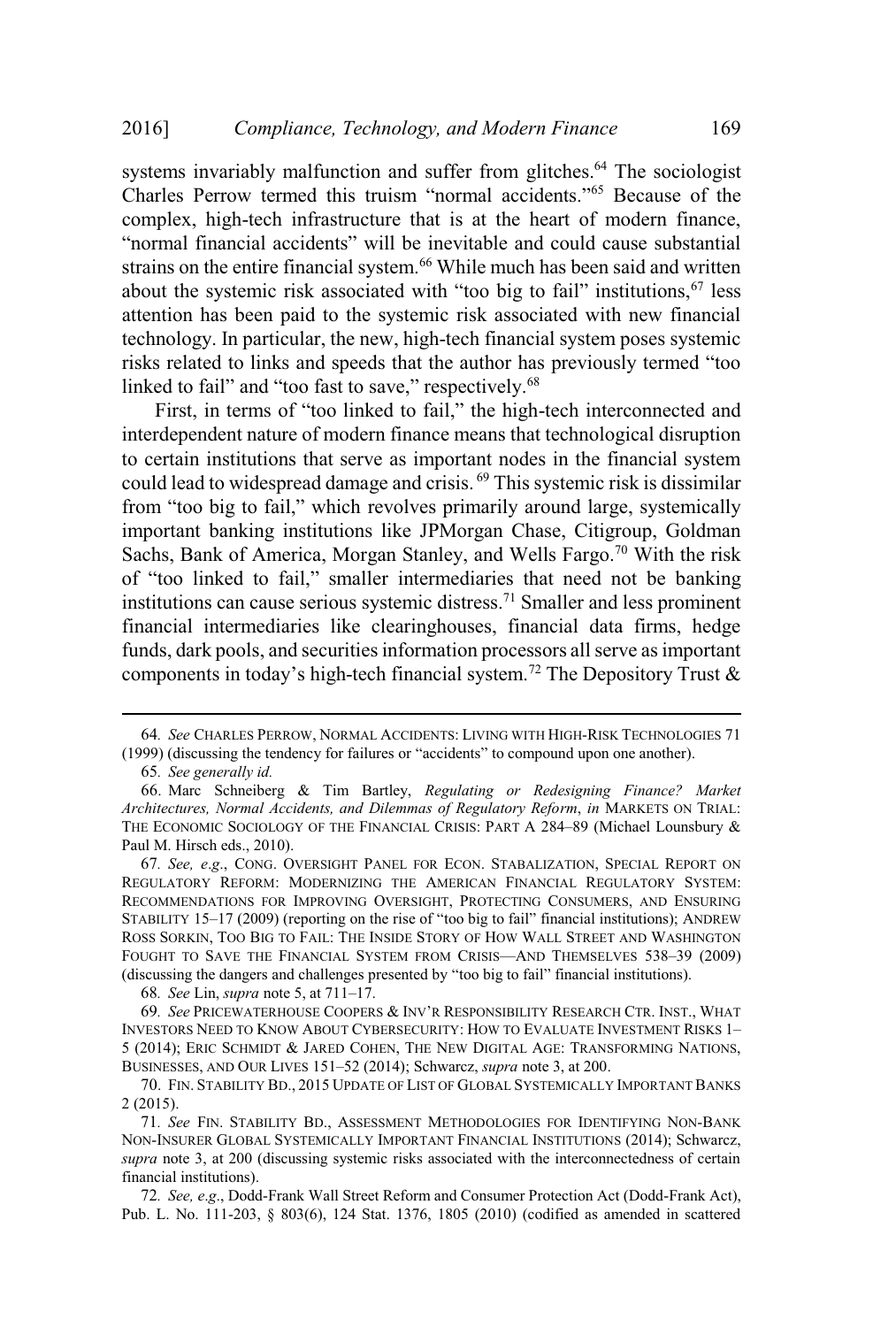Clearing Corporation, which clears trillions of dollars in transactions daily via its high-tech platform, is a critical link in global capital markets, and any malfunction in its computer systems could cause serious disarray to the financial system. <sup>73</sup> In 2015, the temporary technical impairment of Bloomberg terminals caused significant strain on the global bond market, affecting billions of dollars in transactions.<sup>74</sup> To be clear, Bloomberg is an information services provider with about 325,000 terminals used by financial traders, not a large financial banking institution.<sup>75</sup> Nevertheless, because of its role as an important link in today's high-tech financial infrastructure, it is critically important to the financial system's stability.<sup>76</sup>

Second, in terms of "too fast to save," the high-tech, high-speed nature of modern finance increases the risks that normal financial accidents could cause significant systemic harm so quickly that prevention and intervention is not feasible.<sup>77</sup> Financial transactions today frequently move at values measured in billions of dollars and velocities measured in fractions of a second, because of new technology like high-speed, automated supercomputer programs.<sup>78</sup> Compounding the dangers related to astounding

sections of 7, 15, and 28 of U.S.C.) (designating certain financial entities, such as major clearinghouses, as systemically important financial market utilities); Judge, *supra* note 3, at 685; Schwarcz, *supra* note 46, at 215; Whitehead, *supra* note 3, at 5 (discussing the growth and impact of hedge funds in the modern financial marketplace); Yesha Yadav, *The Problematic Case of Clearinghouses in Complex Markets*, 101 GEO. L.J. 387, 389 (2013) ("Clearinghouses are stitched into the fabric of the financial markets and intrinsic to their operation.").

<sup>73</sup>. DEPOSITORY TRUST & CLEARING CORP., ANNUAL REPORT, SECURING TODAY. SHAPING TOMORROW. 2 (2014).

<sup>74</sup>. Nathaniel Popper & Neil Gough, *Bloomberg Data Crash Puts Market in Turmoil*, N.Y. TIMES, Apr. 18, 2015, at B1.

<sup>75</sup>*. Id.*

<sup>76</sup>*. Id.*

<sup>77</sup>*. See* FRANK PARTNOY, WAIT: THE ART AND SCIENCE OF DELAY 43 (2012); PERROW,*supra* note 64, at 71 (discussing the compounding consequences of failures and accidents); Andrew G. Haldane, Exec. Dir. Fin. Stability, Bank of Eng., Speech at the International Economic Association Sixteenth World Congress: The Race to Zero 15 (July 8, 2011), http://www.bankofengland.co.uk/ archive/Documents/historicpubs/news/2011/068.pdf; *see also* Fabozzi et al., *supra* note 3, at 29 (discussing how emphasis on speed and technology fragments the financial industry); Floyd Norris, *In Markets' Tuned-Up Machinery, Stubborn Ghosts Remain*, N.Y. TIMES, Aug. 23, 2013, at B1; Matthew Baron et al., The Trading Profits of High Frequency Traders (Nov. 2012) (unpublished manuscript) (on file with the National Bureau of Economic Research) http://conference.nber.org/ confer//2012/MMf12/Baron\_Brogaard\_Kirilenko.pdf (finding that high-frequency traders profit at the expense of ordinary investors).

<sup>78</sup>*. See* Concept Release on Equity Market Structure, Exchange Act Release No. 61,358, 75 Fed. Reg. 3594, 3610 (proposed Jan. 21, 2010) (to be codified at 17 C.F.R. pt. 242) (noting the accelerating velocity of modern financial transactions); PATTERSON, *supra* note 9, at 46; Fabozzi et al., *supra* note 3, at 8; A. D. Wissner-Gross & C. E. Freer, *Relativistic Statistical Arbitrage*, 82 PHYSICAL REV. E 056104 (2010) (studying trading opportunities near the speed of light); Graham Bowley, *The New Speed of Money*, N.Y. TIMES, Jan. 2, 2011, at BU1 ("Almost each week, it seems, one exchange or another claims a new record: NASDAQ, for example, says its time for an average order 'round trip' is 98 microseconds—a mind-numbing speed equal to 98 millionths of a second."); Quentin Hardy, *Testing a New Class of Speedy Computer*, N.Y. TIMES, Mar. 22, 2013, at B1; Matthew Philips, *Trading at the Speed of Light*, BLOOMBERG BUS. WK., Apr. 2, 2012, at 46.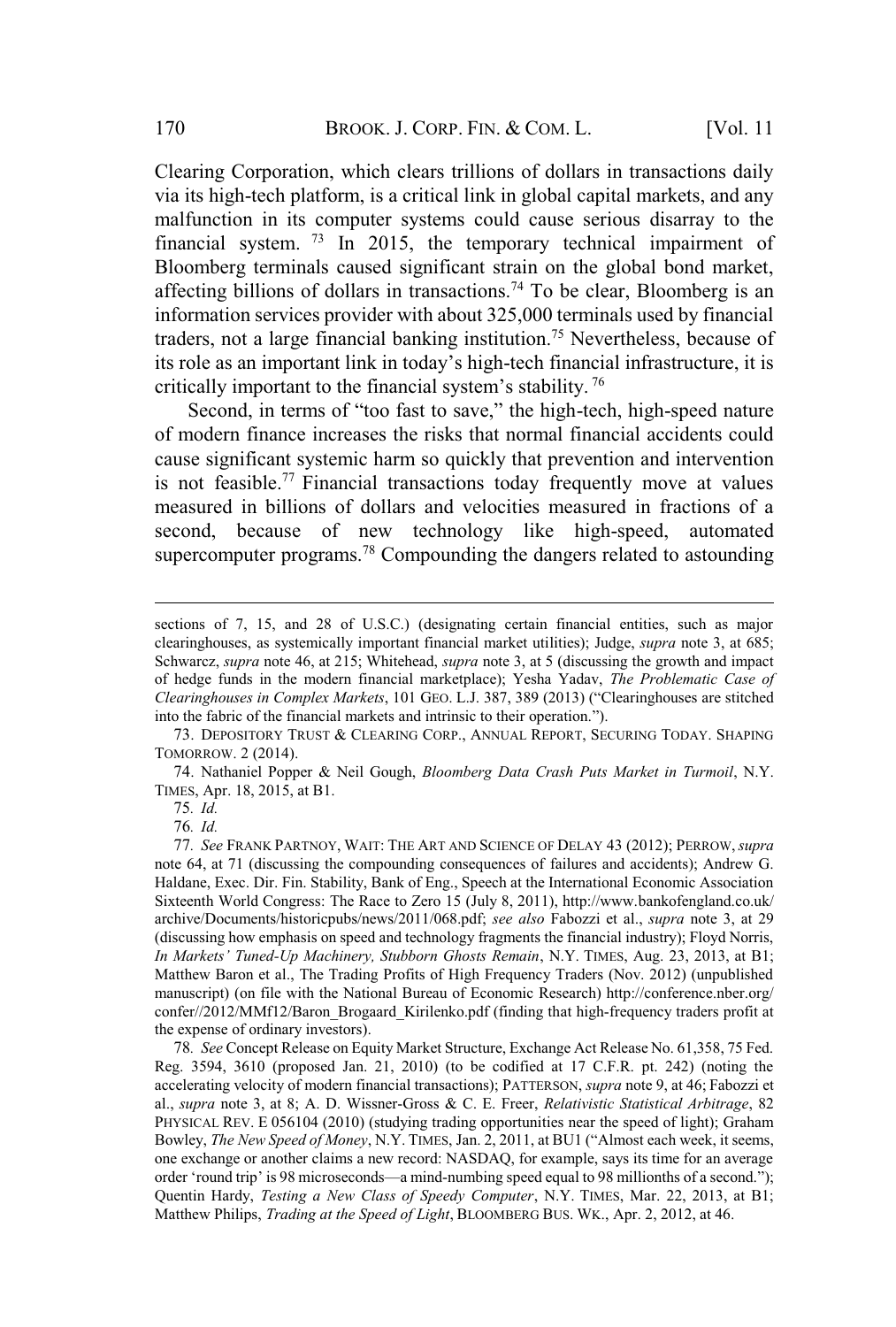speed is the fact that many of these programs are built on similar and interdependent codes.<sup>79</sup> As such, a glitch in a particular program or institution's computer system could cause volatile cascading and spillover effects as automated systems react instantaneously and adversely to the triggering glitch. $80$  On May 6, 2010, the American stock market experienced an unprecedented event later called the Flash Crash, which was allegedly caused by a single, errant trade initiated by a computer program.<sup>81</sup> In the span of a few minutes, an estimated \$1 trillion in market value disappeared from the U.S. stock market for no clear reason and created chaos in the marketplace.<sup>82</sup> More recently, in 2014, the U.S. Treasuries market experienced a 37-basis point swing during a few minutes, one of the largest changes in one session ever, for no apparent reason.<sup>83</sup> As the financial system becomes ever more high-tech and high-speed, aberrant volatile market events like the Flash Crash have happened more regularly and will likely happen even more in the coming years.<sup>84</sup>

Systemic risk is a critical challenge confronting regulators of the modern financial system.<sup>85</sup> As modern finance becomes more technology-oriented, regulators will need to expand their oversight, focus beyond the systemic

<sup>79</sup>*. See* Concept Release on Equity Market Structure, 75 Fed. Reg. at 3611 ("[M]any proprietary firms potentially could engage in similar or connected trading strategies that, if such strategies generated significant losses at the same time, could cause many proprietary firms to become financially distressed and lead to large fluctuations in market prices."); BRIAN R. BROWN, CHASING THE SAME SIGNALS: HOW BLACK-BOX TRADING INFLUENCES STOCK MARKETS FROM WALL STREET TO SHANGHAI 7 (2010); PATTERSON, *supra* note 9, at 9–10 (discussing the financial dangers of "a vicious self-reinforcing feedback loop"); Donefer, *supra* note 3, at 32; Geoffrey P. Miller & Gerald Rosenfeld, *Intellectual Hazard: How Conceptual Biases in Complex Organizations Contributed to the Crisis of 2008*, 33 HARV. J.L. & PUB. POL'<sup>Y</sup> 807, 810 (2010).

<sup>80</sup>*. See* Concept Release on Equity Market Structure, 75 Fed. Reg. at 3611; Donefer, *supra* note 3, at 32; Miller & Rosenfeld, *supra* note 79, at 810.

<sup>81</sup>*. See* U.S. COMMODITY FUTURES TRADING COMM'<sup>N</sup> & U.S. SEC. AND EXCH. COMM'N, FINDINGS REGARDING THE MARKET EVENTS OF MAY 6, 2010 REPORT OF THE STAFFS OF THE CFTC AND SEC TO THE JOINT ADVISORY COMMITTEE ON EMERGING REGULATORY ISSUES 1 (2010); Graham Bowley, *Lone Sale of \$4*.*1 Billion in Contracts Led to 'Flash Crash' in May*, N.Y. TIMES, Oct. 2, 2010, at B1; *see also* Nathaniel Popper, *Trader's Arrest Raises Concern About Market Rigging*, N.Y. TIMES, Apr. 23, 2010, at B1.

<sup>82</sup>. Haldane, *supra* note 77, at 2.

<sup>83</sup>. U.S. DEPT. OF THE TREASURY ET AL., JOINT STAFF REPORT: THE U.S. TREASURY MARKET ON OCTOBER 15, 2014 (2015), http://www.treasury.gov/press-center/press-releases/Documents/ Joint Staff Report Treasury 10-15-2015.pdf.

<sup>84</sup>*. See* E.S. Browning & Scott Patterson, *Complex Systems Get Blame*, WALL ST. J., Aug. 23, 2013, at C1; Nathaniel Popper, *Pricing Problem Suspends NASDAQ for Three Hours*, N.Y. TIMES, Aug. 23, 2013, at A1; Nathaniel Popper, *The Bell Rings, Computers Fail, Wall St. Cringes*, N.Y. TIMES, July 9, 2015, at A1; Louise Story & Graham Bowley, *Market Swings Are Becoming New Standard*, N.Y. TIMES, Sept. 12, 2011, at A1; James Surowiecki, *New Ways to Crash the Market*, THE NEW YORKER, May 18, 2015, at 37 ("High-speed firms tend to mimic one another's trading strategies, and in times of crisis this can amplify price swings.").

<sup>85</sup>*. See* Hal S. Scott, *The Reduction of Systemic Risk in the United States Financial System*, 33 HARV. J.L. & PUB. POL'<sup>Y</sup> 671, 673 (2010) ("Going forward, the central problem for financial regulation . . . is to reduce systemic risk.").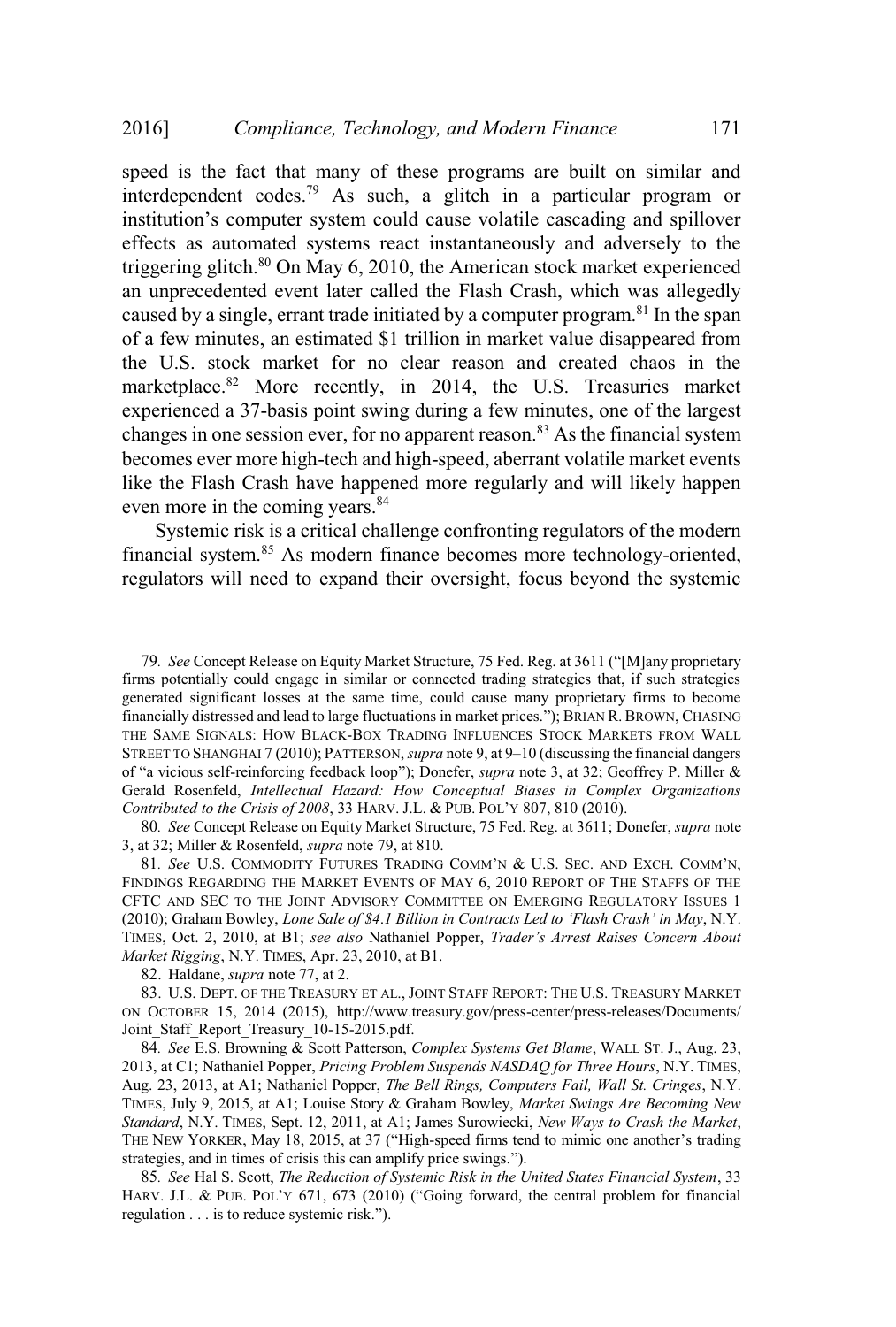risks associated with size, and concentrate more on the high-tech, systemic risks associated with links and speed.

#### **B. THE INTERNET OF FINANCIAL THREATS**

The modern, high-tech financial industry faces a myriad of threats and vulnerabilities beyond the aforementioned systemic risks.<sup>86</sup> The financial industry's structural dependency on interconnected, computerized systems makes it vulnerable to many technological threats.<sup>87</sup> Many significant crimes and aggressions against financial firms now involve computers as the weapons of choice and cyberspace as the preferred crime scene.<sup>88</sup> The robber with a gun has been replaced by the hacker with a laptop. It has been estimated that the costs of cybercrime will be around \$2 trillion by 2019.<sup>89</sup> For many financial institutions, computer codes, proprietary software, confidential data, and other intellectual property represent some of their most valuable assets.<sup>90</sup> General Keith Alexander, the former head of the National Security Agency (NSA) and the U.S. Cyber Command, called the loss of American business secrets and intellectual property to cyber-criminals "the greatest transfer of wealth in history."<sup>91</sup>

The emergence of the Internet of financial things is also the emergence of the Internet of financial threats.<sup>92</sup> Financial firms today face diverse technological threats, both external and internal in nature. External threats include antagonists like foreign nations, competitors, hackers, cyber-

<sup>86</sup>*. See, e.g.*, Tom C.W. Lin, *Financial Weapons of War*, 100 MINN. L. REV. 1377, 1405–08 (2016) (discussing the threats of "cyber financial weapons").

<sup>87</sup>*. See, e.g.*, OFFICE O<sup>F</sup> THE NAT'<sup>L</sup> COUNTERINTELLIGENCE EXEC., FOREIGN SPIES STEALING U.S. ECONOMIC SECRETS IN CYBERSPACE: REPORT TO CONGRESS ON FOREIGN ECONOMIC COLLECTION AND INDUSTRIAL ESPIONAGE, 2009-2011 (2011); Derek E. Bambauer, *Ghost in the Network*, 162 U. PA. L. REV. 1011, 1022 (2014) ("The Internet makes securing code much harder by exposing the inevitable bugs in software to sustained scrutiny and attack. Many—if not most computers are connected to the Internet directly or indirectly.").

<sup>88</sup>*. See* BARRY VENGERIK ET AL., HACKING THE STREET? FIN4 LIKELY PLAYING THE MARKET 3 (2014); Michael Riley & Ashlee Vance, *The Code War*, BLOOMBERG BUS. WK., July 25, 2011, at 52*.*

<sup>89</sup>. JAMES MOAR, JUNIPER RESEARCH, CYBERCRIME & THE INTERNET OF THREATS (May 2015), http://www.juniperresearch.com/document-library/white-papers/cybercrime-the-internet-of -threats.

<sup>90</sup>*. See* BROWN, *supra* note 79, at 49 (2010) (discussing the urgent need for black-box firms to safeguard successful strategies for as long as possible); David Barboza & Kevin Drew, *Security Firm Sees Global Cyberspying*, N.Y. TIMES, Aug. 4, 2011, at A11 ("Cybersecurity is now a major international concern, with hackers gaining access to sensitive corporate and military secrets, including intellectual property."); Alex Berenson, *Arrest Over Trading Software Illuminates a Secret of Wall St*., N.Y. TIMES, Aug. 24, 2009, at A1 (noting the importance of computer programs to financial institutions).

<sup>91</sup>. John Seabrook, *Network Insecurity*, THE NEW YORKER, May 20, 2013, at 64 (quoting Gen. Keith Alexander).

<sup>92</sup>*. See* MOAR, *supra* note 89; Duncan B. Hollis, *Why States Need an International Law for Information Operations*, 11 LEWIS & CLARK L. REV. 1023, 1042 (2007) (speculating about computer viruses that target stock markets); *see also* Scott Patterson, *CME Was the Victim of 'Cyberintrusion' in July*, WALL ST. J., Nov. 16, 2013, at B5; Riley & Vance, *supra* note 88, at 52*.*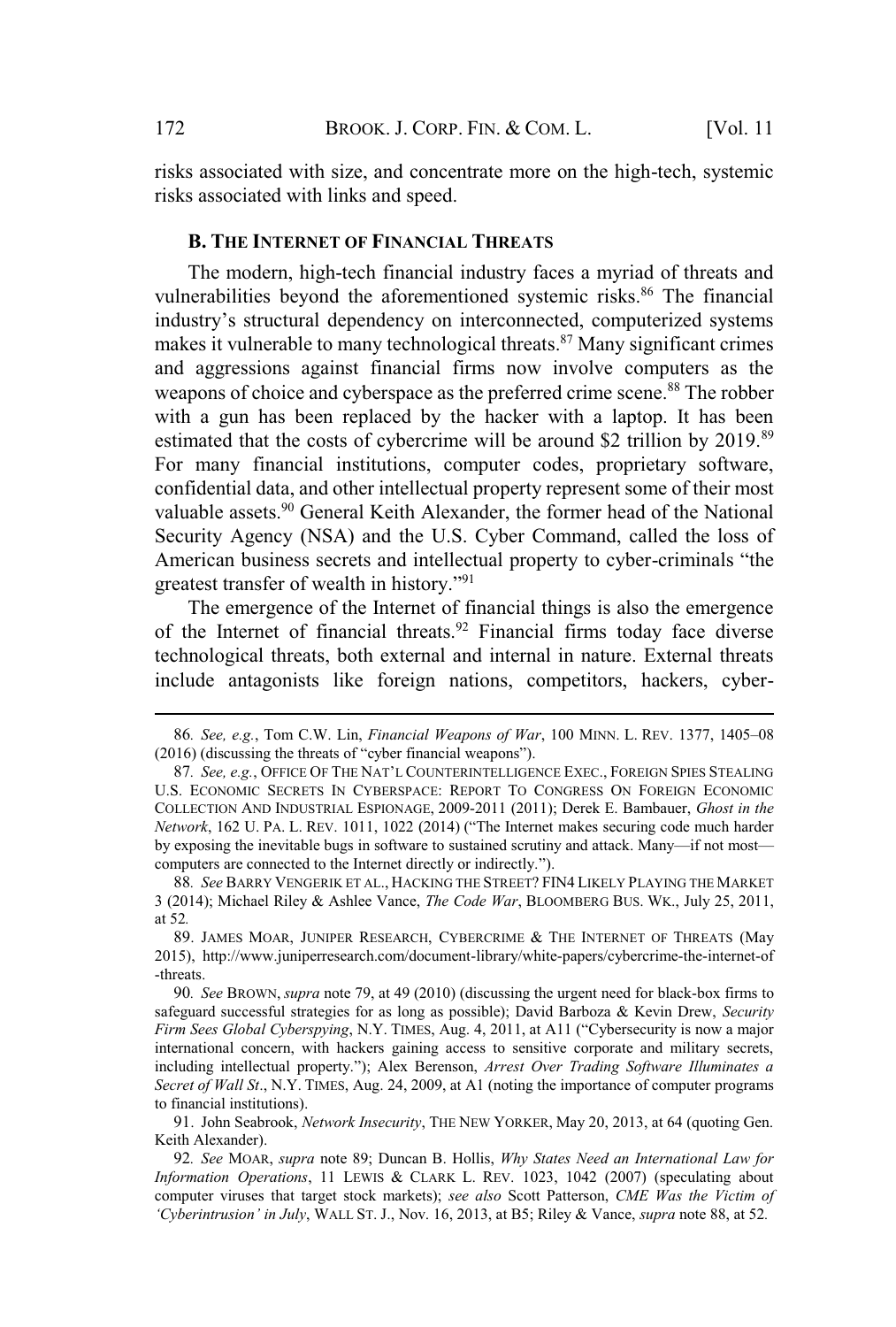criminals, and cyber-mercenaries.<sup>93</sup> Episodes from the last few years alone highlight the diversity of external threats confronting financial institutions in this day and age. In 2011, hackers affiliated with WikiLeaks threatened Bank of America with stolen, sensitive corporate information.<sup>94</sup> A year later, in 2012, large, coordinated cyberattacks, widely attributed to Iran, targeted American and international financial institutions.<sup>95</sup> In 2013, hackers infiltrated the Associated Press's Twitter account to falsely broadcast an attack on the White House, which momentarily caused a \$136 billion loss in stock market value when automated programs traded on the bogus news.<sup>96</sup> In 2014, it was reported that Russian hackers infiltrated the NASDAQ computer system.<sup>97</sup> That same year, cyber-criminals hacked into the data systems of Wall Street firms to steal material, nonpublic information.<sup>98</sup> In 2015, it was revealed that an international cyber-gang systemically robbed millions of dollars from over one hundred institutions around the world;<sup>99</sup> and an international syndicate of traders and hackers were charged with operating a

<sup>93</sup>*. See, e.g.*, SEC v. Dorozhko, 574 F.3d 42, 44–46 (2d Cir. 2009) (opining on a case involving hackers who traded on illicitly acquired, material, nonpublic information); U.S DEPT. OF DEF., THE DEPARTMENT OF DEFENSE CYBER STRATEGY 9 (2015) ("Criminal actors pose a considerable threat in cyberspace, particularly to financial institutions, and ideological groups often use hackers to further their political objectives."); MARK BOWDEN, WORM: THE FIRST DIGITAL WORLD WAR 48 (2011) ("Today the most serious computer predators are funded by rich criminal syndicates and even nation-states, and their goals are far more ambitious."); SHANE HARRIS, @WAR: THE RISE OF THE MILITARY-INTERNET COMPLEX 103–22 (2014) (discussing the market for cyber mercenaries); INTELLIGENCE & NAT'<sup>L</sup> SEC. ALLIANCE, CYBER INTELLIGENCE: SETTING THE LANDSCAPE FOR AN EMERGING DISCIPLINE 7–9 (2011); SCOTT PATTERSON, THE QUANTS: HOW <sup>A</sup> NEW BREED OF MATH WHIZZES CONQUERED WALL STREET AND NEARLY DESTROYED I<sup>T</sup> 107–16 (2010) (discussing the theft of trade secrets from hedge funds); Eric Talbot Jensen, *Computer Attacks on Critical National Infrastructure: A Use of Force Invoking the Right of Self-Defense*, 38 STAN. J. INT'<sup>L</sup> L. 207, 232 (2002) (alluding to the difficulties of identifying a wide cast of potential cyber attackers); Matthew Goldstein, *Need Some Espionage Done? Hackers Are for Hire Online*, N.Y. TIMES, Jan. 16, 2015, at A1; Michael Joseph Gross, *Silent War*, VANITY FAIR, July 2013, at 98; Nicole Perlroth, *Hunting for Syrian Hackers' Chain of Command*, N.Y. TIMES, May 18, 2013, at B1 (reporting on the difficulties of tracing hackers); Nathaniel Popper, *Wall Street's Exposure to Hacking Laid Bare*, N.Y. TIMES, July 26, 2013, at B1.

<sup>94</sup>. Nelson D. Schwartz, *Facing a New Type of Threat from WikiLeaks, a Bank Plays Defense*, N.Y. TIMES, Jan. 3, 2011, at B1.

<sup>95</sup>*. See* DAVE MARCUS & RYAN SHERSTOBITOFF, MCAFEE & GUARDIAN ANALYTICS, DISSECTING OPERATION HIGH ROLLER 3 (2012); Nicole Perlroth, *Attacks on 6 Banks Frustrate Customers*, N.Y. TIMES, Oct. 1, 2012, at B1; Nicole Perlroth & Quentin Hardy, *Bank Hacks Were Work of Iranians, Officials Say*, N.Y. TIMES, Jan. 9, 2013, at B1.

<sup>96</sup>. Amy Chozick & Nicole Perlroth, *Twitter Speaks, Markets Listen, and Fears Rise*, N.Y. TIMES, Apr. 29, 2013, at A1.

<sup>97</sup>*. See* FIREEYE, APT28: A WINDOW INTO RUSSIA'<sup>S</sup> CYBER ESPIONAGE OPERATIONS 3–6 (2014); Michael Riley, *How Russian Hackers Stole the NASDAQ*, BLOOMBERG BUS. WK., July 20, 2014, at 40.

<sup>98</sup>*. See* VENGERIK ET AL.,*supra* note 88, at 3; Nicole Perlroth, *Web Thieves Using Lingo of Wall St.*, N.Y. TIMES, Dec. 2, 2014, at B1.

<sup>99</sup>. David E. Sanger & Nicole Perlroth, *Bank Hackers Steal Millions via Malware*, N.Y. TIMES, Feb. 15, 2015, at A1.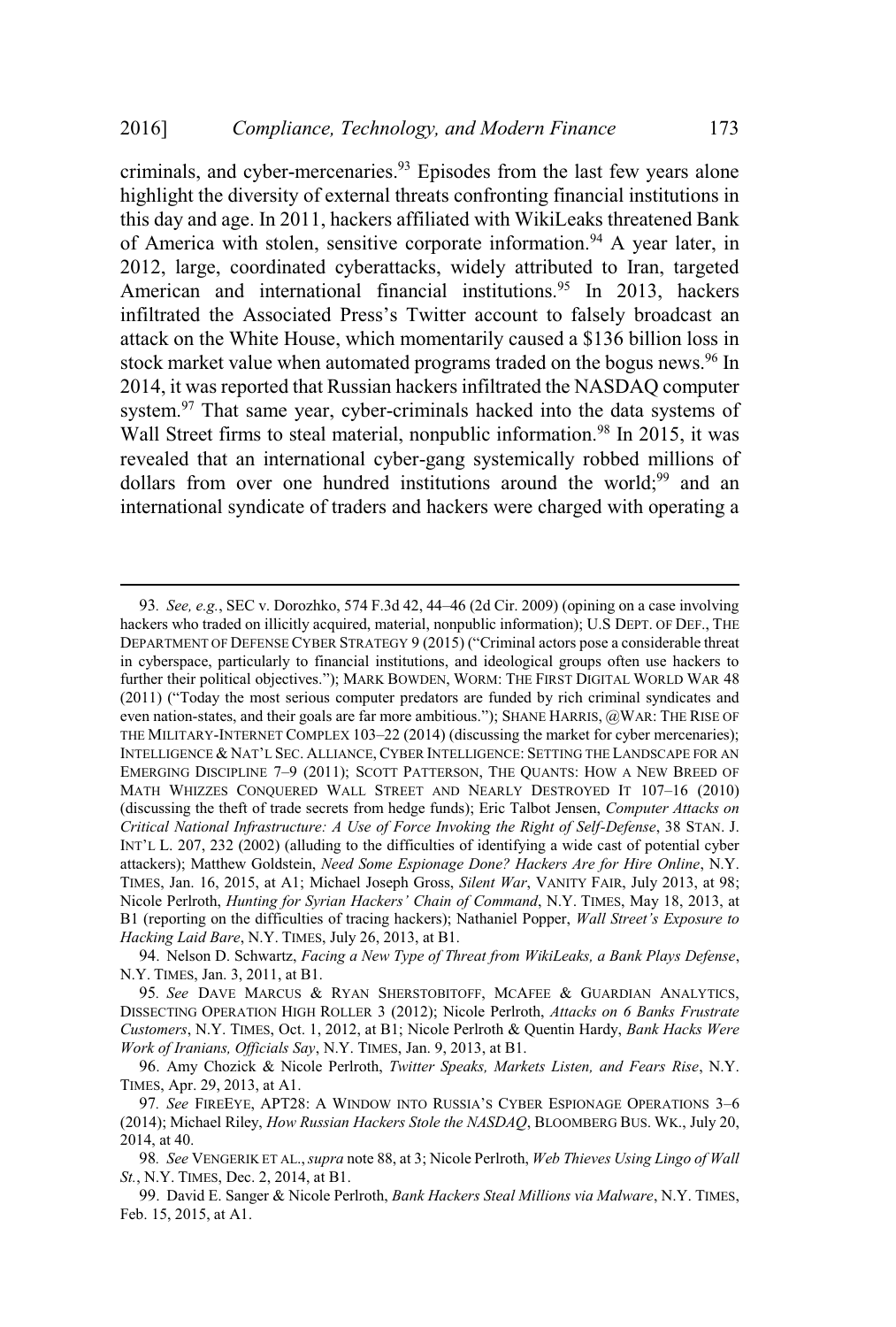massive, international insider-trading scheme.<sup>100</sup> In 2016, the Society for Worldwide Interbank Financial Telecommunication (SWIFT), a critical intermediary in global finance, was hacked for over \$80 million.<sup>101</sup>

In addition to the external threats posed by the new high-tech financial industry, financial firms must also safeguard against internal threats and vulnerabilities like rogue or misguided employees and independent contractors. IBM recently estimated that 95% of all data breaches involve human error.<sup>102</sup> Rogue employees and contractors with proper authorization comprise some of the most dangerous threats to financial firms in this technology-intensive era, as there are few safeguards against someone who is properly authenticated and authorized.<sup>103</sup> Edward Snowden, who carried out one of the largest releases of classified documents in history, was a NSA contractor with proper access and authorization.<sup>104</sup> Likewise, employees and contractors at financial firms pose significant potential threats in today's marketplace, because they can move millions of dollars seamlessly and quicker than the blink of an eye with a few clicks or keystrokes.  $^{105}$  In 2008, a rogue trader at the illustrious French investment bank, Société Générale, nearly destroyed the firm with \$69 billion in unauthorized positions over a period of several months.<sup>106</sup> In 2011, another rogue trader at UBS, the leading Swiss investment bank, caused \$2.3 billion in losses.<sup>107</sup> More recently, in 2015, a Morgan Stanley financial advisor allegedly stole over 300,000 confidential client account records, which were later placed online for sale.<sup>108</sup> While these types of bad acts and bad actors existed in the past analog eras

<sup>100</sup>*. See* Criminal Indictment, United States v. Shalon, S1 15 Cr. 333 (S.D.N.Y. 2015); Criminal Indictment, United States v. Murgio, 15 Cr. 769, (S.D.N.Y. 2015); Matthew Goldstein & Alexandra Stevenson, *Rogue Traders, Brazen Hackers and a Wave of Arrests*, N.Y. TIMES, Aug. 12, 2015, at B1.

<sup>101</sup>. Megha Bahree, *Ex-Bangladesh Bank Chief Blames Global Transfer System for Theft*, N.Y. TIMES, June 23, 2016, at B5.

<sup>102</sup>. IBM GLOB. TECH. SERV., IBM SECURITY SERVICES 2014 CYBER SECURITY INTELLIGENCE  $I_{\text{NDEX}}$  (2015),  $(2015)$ 

http://media.scmagazine.com/documents/82/ibm\_cyber\_security\_intelligenc\_20450.pdf.

<sup>103</sup>*. See, e.g.*, Bambauer, *supra* note 87, at 1050 ("[I]t is not technologically possible to prevent those authorized to access data from misusing it[.]"); Steven R. Chabinsky, *Cybersecurity Strategy: A Primer for Policy Makers and Those on the Front Line*, 4 J. NAT'<sup>L</sup> SECURITY L. & POL'<sup>Y</sup> 27, 34– 35 (2010); Robin Sidel, *Banks Battle Staffers' Vulnerability to Hacks*, WALL ST. J. (Dec. 20, 2015, 5:30 AM), http://www.wsj.com/articles/the-weakest-link-in-banks-fight-against-hackers-14506074 01.

<sup>104</sup>*. See* GLENN GREENWALD, NO PLACE TO HIDE: EDWARD SNOWDEN, THE NSA, AND THE U.S. SURVEILLANCE STATE 9–10 (2014).

<sup>105</sup>*. See* Dune Lawrence, *Tracking the Enemy Within*, BLOOMBERG BUS. WK., Mar. 16, 2015, at 39 (reporting on the "insider threat" relating to cybersecurity from employees); *see also* MARK RUSSINOVICH, ROGUE CODE (2014) (depicting a fictional account of a rogue programmer causing global financial panic).

<sup>106</sup>. Nicola Clark, *Ex-Trader Gets 3 Years*, N.Y. TIMES, Oct. 6, 2010, at B1.

<sup>107</sup>. Julia Werdigier, *Revealing Details of Rouge Trades, UBS Raises Loss Estimate to \$2.3 Billion*, N.Y. TIMES, Sept. 19, 2011, at B3.

<sup>108</sup>. Nathaniel Popper, *Breach Puts Morgan Data Up for Sale*, N.Y. TIMES, Jan. 6, 2015, at B1.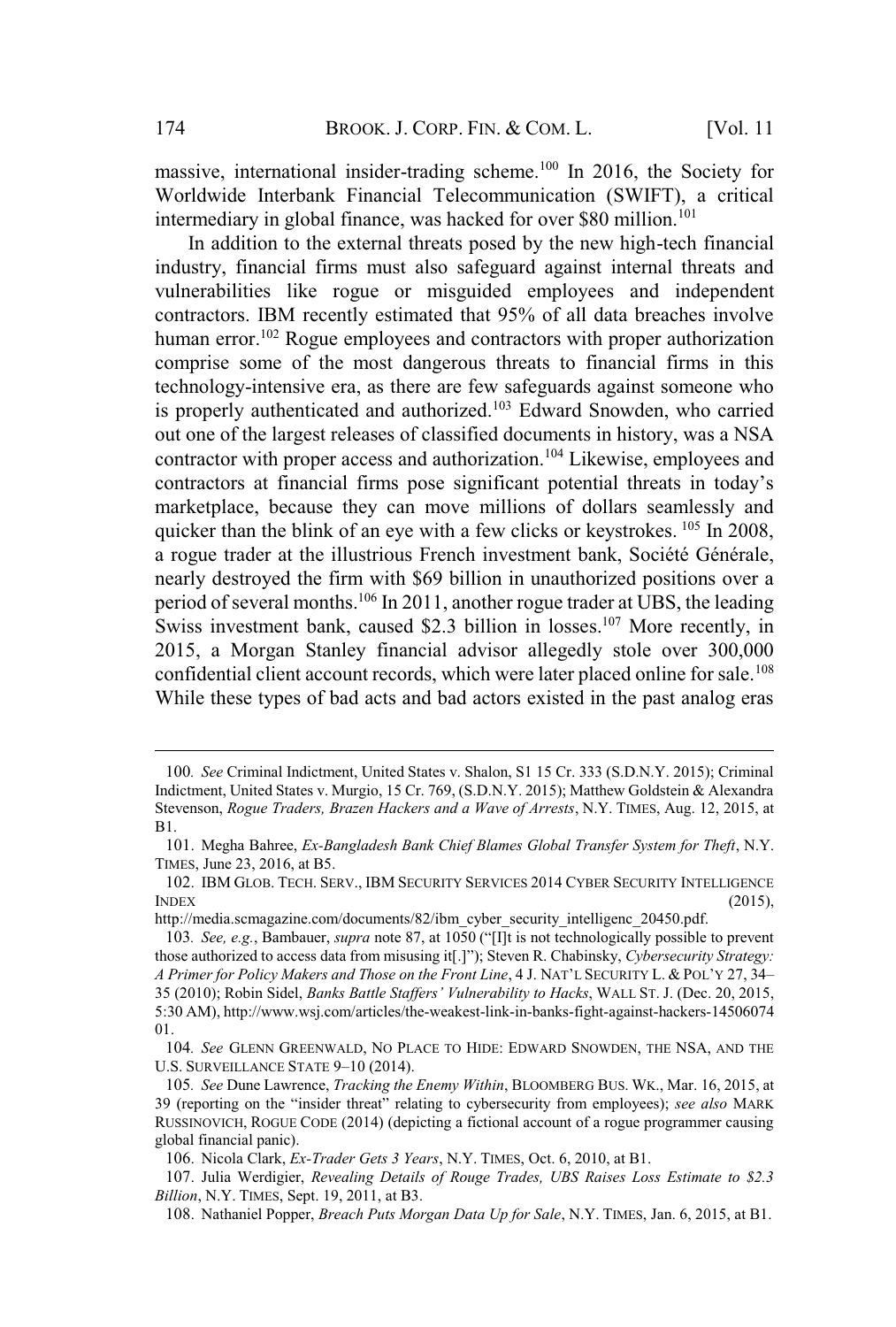of finance, the new high-tech nature of finance renders these malfeasances more likely, more accelerated, more threatening, and more devastating.

In sum, the modern financial industry is essentially a technology industry. As such, it faces external and internal technological threats like those in the traditional technology industry. As financial technology grows more prevalent and sophisticated, the technological threats to financial firms will also grow more prevalent and sophisticated in the coming years.

#### **III. KEY IMPLICATIONS**

The rise of new financial technology and the compliance function, and its accompanying perils and promises, will have many important implications for the future of the financial industry. Three key implications are particularly noteworthy: the rising importance of financial cybersecurity, the closer integration of compliance and technology functions, and the human factor in the future of finance.

#### **A. FINANCIAL CYBERSECURITY**

Cybersecurity will be one of the most pressing challenges for the financial industry in the coming years. Part of what makes financial cybersecurity so challenging is the fact that the financial system operates in a largely privately held technological infrastructure, controlled by disparate financial intermediaries.<sup>109</sup> Because private financial firms control so much of the technological and cyber infrastructure in the United States, timely, coordinated, and security-enhancing actions could prove particularly difficult as businesses place short-term profits and other priorities, like secrecy, over financial cybersecurity.110For individual financial firms, deprioritizing cybersecurity investments may make sense in the short term, but this sensible myopia by individual firms could create greater cybersecurity risks for the entire industry.<sup>111</sup> Because of the linked and intermediated nature of modern finance, it is not enough for a firm to have strong financial cybersecurity; its vendors and counterparties also need to have strong financial cybersecurity

<sup>109</sup>*. See* Kristen E. Eichensehr, *The Cyber-Law of Nations*, 103 GEO. L.J. 317, 350 (2015) ("[P]rivate parties own the majority of the underlying infrastructure that supports the cyber domain.").

<sup>110</sup>*. See* STEWART BAKER ET AL., MCAFEE, IN THE CROSSFIRE: CRITICAL INFRASTRUCTURE IN THE AGE OF CYBER WAR 14 (2009); JOEL BRENNER, AMERICA THE VULNERABLE: INSIDE THE NEW THREAT MATRIX OF DIGITAL ESPIONAGE, CRIME, AND WARFARE 239 (2011) (highlighting under-spending on cybersecurity by businesses); Daniel Huang et al., *Financial Firms Bolster Cybersecurity Funds*, WALL ST. J., Nov. 17, 2014, at C3; Nicole Perlroth, *Hacked vs. Hackers: Game On*, N.Y. TIMES, Dec. 3, 2014, at F1; *see also* Tom C.W. Lin, *Executive Trade Secrets*, 87 NOTRE DAME L. REV. 911, 940–44 (2012) (describing the value of trade secrets to American businesses).

<sup>111</sup>*. See, e.g.*, Bambauer, *supra* note 87, at 1036 ("Rational vendors will accordingly skimp on security investments, at least at the margins, since they will likely not be able to recover those costs via higher prices that correlate with higher quality.").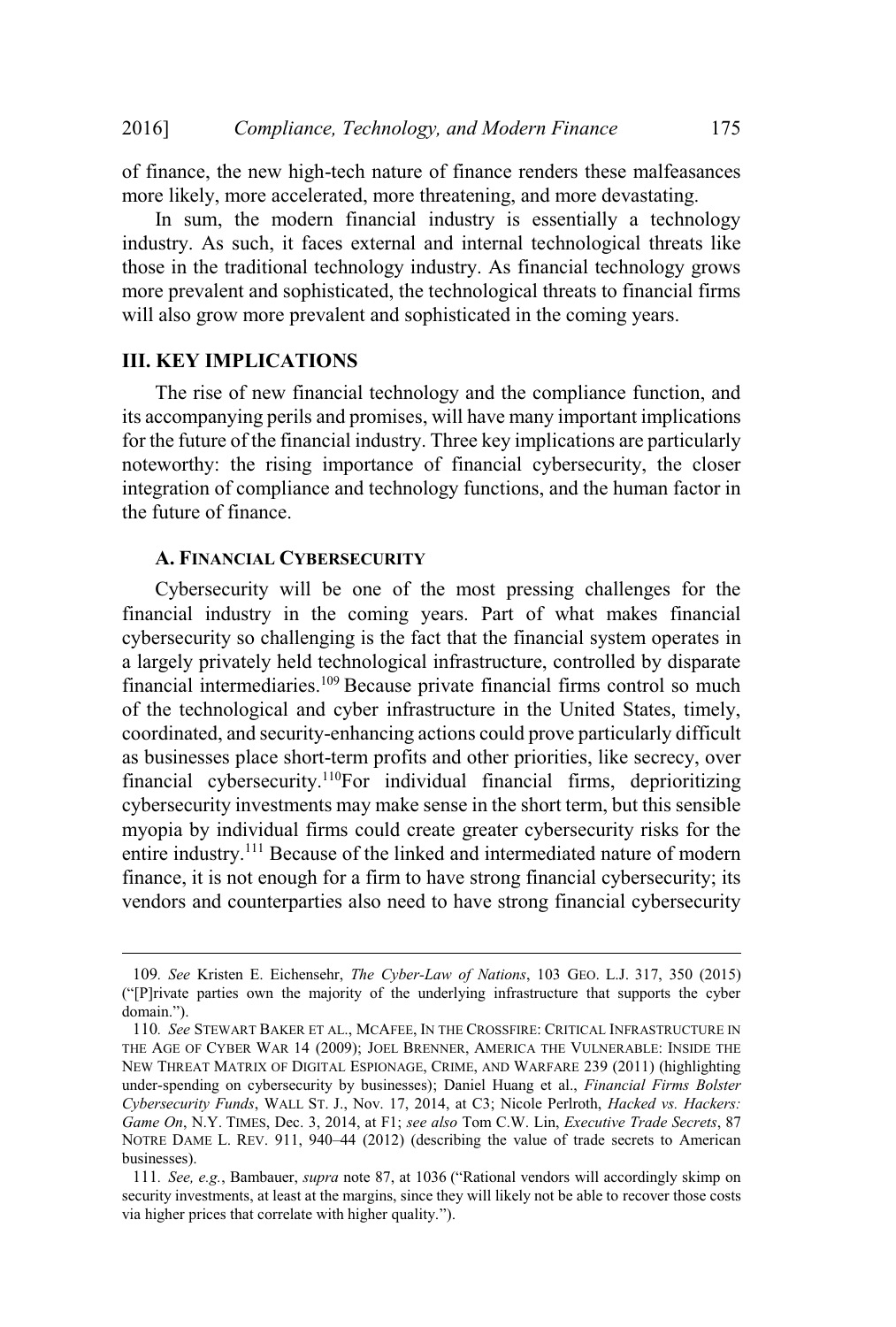in order to better safeguard against the multitude of threats in the financial marketplace.

In order to better address the challenge of financial cybersecurity, the financial industry will likely witness more investments in this area and a greater push for better coordination among private and public actors. First, financial firms will likely make more investments in cybersecurity in the coming years. In 2014, JPMorgan alone "spent more than \$250 million, and had approximately 1,000 people focused on cybersecurity efforts," and it expected significant growth in its cybersecurity spending in the years to come.<sup>112</sup> Many of JPMorgan's peer firms have similarly invested in cybersecurity, and many more will do so. While recent threats and attacks have led to greater awareness and investments in financial cybersecurity, much more will be necessary as the technological threats grow more prevalent and pernicious.<sup>113</sup> Furthermore, to the extent cybersecurity investments are made, they are often done in a reactionary manner following some major security breach—in response to the last threat, rather than in anticipation of the next threat. <sup>114</sup> As the financial industry becomes ever more dependent on technology, timely and thoughtful investment in financial cybersecurity becomes ever more important.

Second, because much of the technological infrastructure of the financial marketplace is privately held and operated, policymakers, regulators, and industry stakeholders will likely urge individual firms to work in a more concerted fashion with public and private actors to enhance financial cybersecurity.<sup>115</sup> Existing policies related to financial cybersecurity, like those contained in the 1998 Presidential Decision Directive 63 on Critical Infrastructure Protection and the Financial Services Modernization Act of 1999, will likely warrant more attention and better compliance.<sup>116</sup> Newer and

<sup>112</sup>*. See, e.g.*, JPMORGAN CHASE REPORT, *supra* note 21, at 142.

<sup>113</sup>*. See, e.g.*, FIN. INDUS. REGULATORY AUTH., REPORT ON CYBERSECURITY PRACTICES 4 (2015) [hereinafter CYBERSECURITY PRACTICES]; Nicole Perlroth & Elizabeth A. Harris, *Cyberattack Insurance a Challenge for Business*, N.Y. TIMES, June 9, 2014, at B1; Jessica Silver-Greenberg & Matthew Goldstein, *After Breach, Push to Close Security Gaps*, N.Y. TIMES, Oct. 22, 2014, at B1.

<sup>114</sup>*. See, e.g.*, Huang et al., *supra* note 110, at C3; Silver-Greenberg & Goldstein, *supra* note 113, at B1.

<sup>115</sup>*. See, e.g.*, HARRIS, *supra* note 93, at xxii ("Defending computer networks, and launching attacks on them, requires the participation, willing or otherwise, of the private sector."); Christopher S. Yoo, *Cyber Espionage or Cyberwar?: International Law, Domestic Law, and Self-Protective Measures*, *in* CYBERWAR: LAW & ETHICS FOR VIRTUAL CONFLICTS 192–93 (J. Ohlin et al. eds., 2015) (advocating for "improved software engineering"); Nathan Alexander Sales, *Regulating Cyber-Security*, 107 NW. L. REV. 1503, 1550–52 (2013) (discussing the use of incentives to improve cybersecurity); Bruce P. Smith, *Hacking, Poaching, and Counterattacking: Digital Counterstrikes and the Contours of Self-Help*, 1 J.L. ECON. & POL'<sup>Y</sup> 171, 173 (2005).

<sup>116</sup>*. See* Resolution Trust Corporation Completion Act, Pub. L. No. 103-204, 107 Stat. 2369 (1993) (codified as amended at 12 U.S.C. § 1811 (2012)); Gramm-Leach-Bliley Financial Modernization Act of 1999, Pub. L. No. 106-102, 113 Stat. 1338 (1999) (codified as amended at 15 U.S.C. § 6805 (2012)); Presidential Decision Directive 63 on Critical Infrastructure Protection: Sector Coordinators, 63 Fed. Reg. 41,804, 1998 WL 438395 (Aug. 5, 1998); Standards for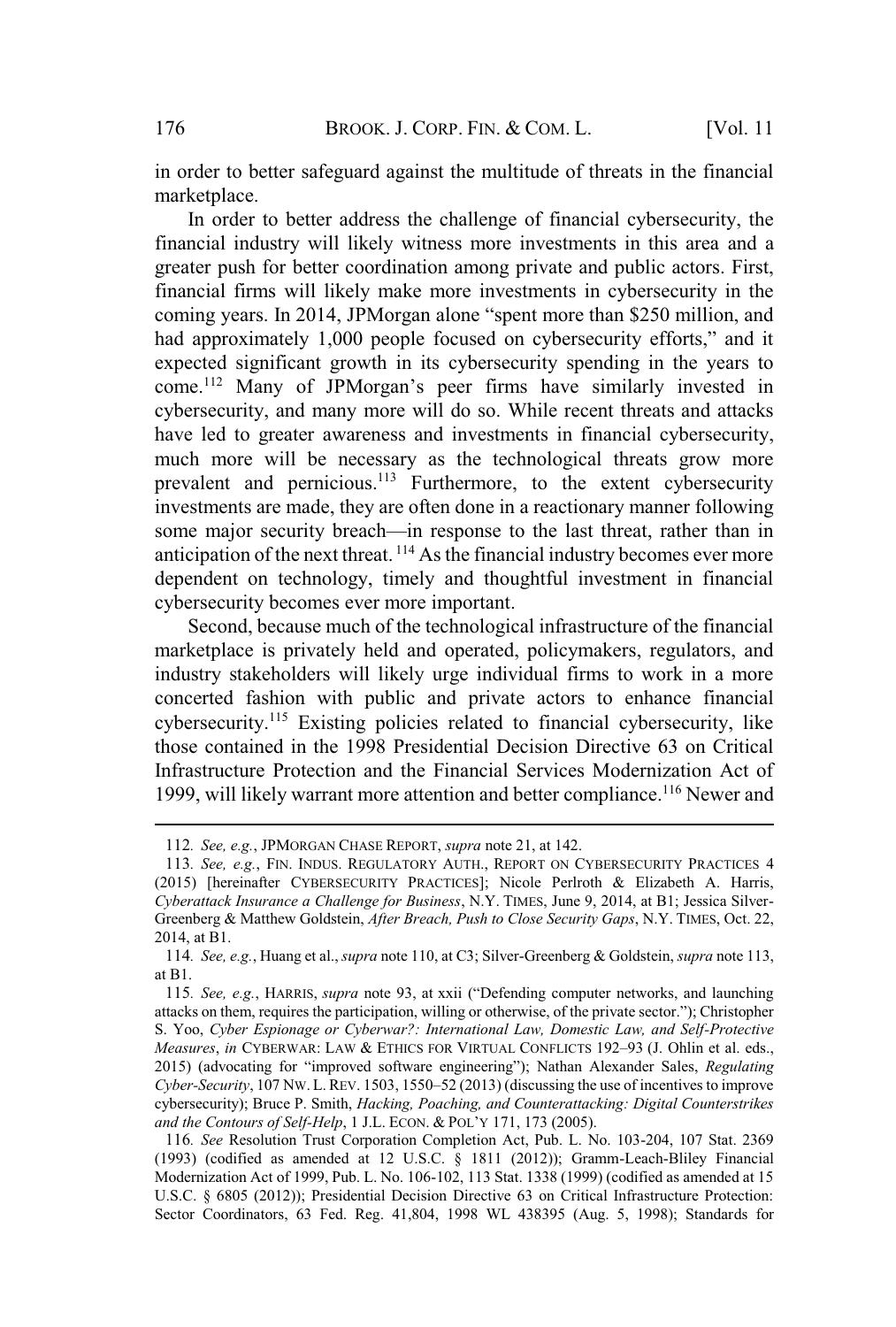forthcoming regulatory efforts will also push firms to share more information among themselves and with the regulators. In 2011, the SEC issued nonbinding guidance for companies to disclose cybersecurity risks.<sup>117</sup> In 2014, FINRA also recommended third-party penetration testing for financial firms as a way to assess their cybersecurity feasibility and vulnerability.<sup>118</sup> And in 2015, collectives of private firms created platforms, like Soltra and ThreatExchange, to share information about cyber-threats.<sup>119</sup> In the foreseeable future, there will likely be more regulation and coordinated actions of private and public actors relating to financial cybersecurity.

As technology and technological threats play larger roles in the operations of the financial industry, financial cybersecurity will inevitably become more and more salient to those working in the industry.

# **B. INTEGRATED COMPLIANCE AND TECHNOLOGY**

Because of the concurrent rise of compliance and new financial technology, the compliance and technology functions at many financial firms will become more integrated, because both functions will become inextricably linked in the modern financial marketplace.<sup>120</sup> In order to be effective, compliance operations at many financial firms will need to better leverage the powers of new information technology, just as many firms have already done so in trading, investment, research, and other business-side operations.<sup>121</sup>

Compliance will grow more reliant on new information technology systems in response to regulatory and management pressures.<sup>122</sup> Modern financial firms are complex businesses operating in a very dynamic, complicated market and regulatory environment.<sup>123</sup> The deluge of data and regulations that compliance departments at financial institutions now oversee

Safeguarding Customer Information, 67 Fed. Reg. 36,493 (May 23, 2002) (codified at 16 C.F.R. §§ 314.1–.5 (2016)); FIN. SERVS. INFO. SHARING & ANALYSIS CTR.**,** https://www.fsisac.com/ (last visited Feb. 26, 2016).

<sup>117</sup>. Div. of Corp. Fin., Sec. & Exch. Comm'n, *CF Disclosure Guidance: Topic No. 2, Cybersecurity*, U.S. SEC. & EXCHANGE COMMISSION (Oct. 13, 2011), https://www.sec.gov/divi sions/corpfin/guidance/cfguidance-topic2.htm.

<sup>118</sup>*. See* CYBERSECURITY PRACTICES, *supra* note 113, at 34.

<sup>119</sup>*. See About*, FIN. SERVS. INFO. SHARING & ANALYSIS CTR., https://www.fsisac.com/Cyber IntelligenceRepository (last visited Oct. 28, 2015); THREATEXCHANGE, https://threatexchange.fb. com (last visited Oct. 28, 2015).

<sup>120</sup>*. See supra* Part I.B for a discussion of marketplace complexity and the rise of compliance in the financial industry.

<sup>121</sup>*. See supra* Part I.A for a discussion of the rise of new financial technology.

<sup>122</sup>*. See Lessons Learned in Risk Management Oversight at Federal Financial Regulators: Hearing Before the Subcomm. on Sec., Ins., and Inv. of the S. Comm. on Banking, Hous., and Urban Affairs,* 111th Cong. 12 (2009) (statement of Roger T. Cole, Dir., Div. of Banking Supervision and Regulation, Bd. of Governors of the Fed. Reserve Sys.); Kenneth A. Bamberger, *Technologies of Compliance: Risk and Regulation in a Digital Age*, 88 TEX. L. REV. 669, 672 (2010).

<sup>123</sup>. Manuel A. Utset, *Complex Financial Institutions and Systemic Risk*, 45 GA. L. REV. 779, 797–801 (2011).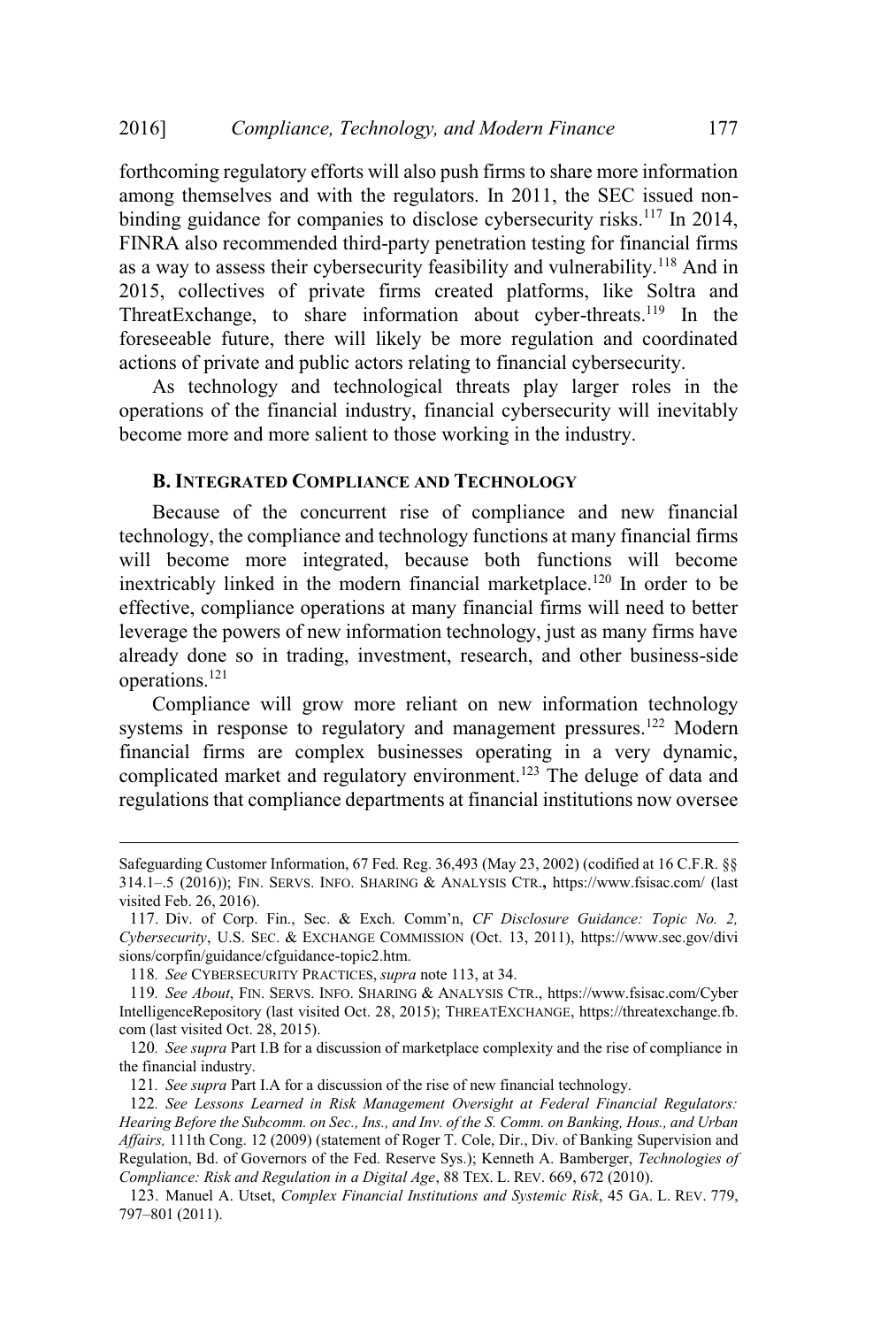simply demands the monitoring, analytical, and processing power of new information technology.<sup>124</sup> Governance, risk, and compliance (GRC) technology systems are now standard tools at major financial institutions.<sup>125</sup> GRC systems allow compliance departments to automate and analyze large volumes of information related to risk management and regulatory reporting in a timely and efficient manner, which would otherwise be nearly impossible to replicate manually for firms with thousands of employees in offices around the world.<sup>126</sup> Good GRC systems allow financial firms to create more effective compliance practices from a regulatory perspective and more effective risk management practices from a management perspective.

At more and more financial firms in the near future, compliance strategy will be technology strategy, and technology strategy will be compliance strategy. Many financial firms already use their own technologists to build their compliance technology systems in-house, helping them monitor and supervise their operations.<sup>127</sup> Others use third-party GRC system providers, which are often leading tech companies like Microsoft, Oracle, and IBM. It has been estimated that corporate spending in GRC systems "will grow from \$15.98 billion in 2015 to \$31.77 billion by 2020."<sup>128</sup> For GRC systems in the financial industry, it was estimated that spending was around \$2.6 billion in 2015.<sup>129</sup> In recent years, JPMorgan alone spent over \$600 million annually on resources related to compliance technology.<sup>130</sup> This trend towards greater investment in compliance technology will likely continue for the foreseeable future. In the near future, if not so already, having a good compliance system at a financial firm will be synonymous with having a good information

<sup>124</sup>*. See* Bamberger, *supra* note 122, at 673 ("Given the scale and complexity of contemporary business institutions and the massive amount of information involved in corporate operations, the types of risk controls that regulation demands simply cannot function without the data collection, analyzing, and monitoring capacities of integrated computer technology.").

<sup>125</sup>*. See generally* DAVID CAU, DELOITTE, GOVERNANCE, RISK AND COMPLIANCE (GRC) SOFTWARE: BUSINESS NEEDS AND MARKET TRENDS, http://www2.deloitte.com/content/dam/ Deloitte/lu/Documents/risk/lu\_en\_ins\_governance-risk-compliance-software\_05022014.pdf.

<sup>126</sup>*. See id.* at 31; Bamberger, *supra* note 122, at 687; Suzanne Dickson, *Compliance Automation: Software Tools Can Give Auditors More Insight Into the Controls and Policies Their Organization Needs to Meet Regulatory Mandates*, INTERNAL AUDITOR, Feb. 1, 2007, at 27 ("With so many different regulations to consider across an entire enterprise, it is nearly impossible to correlate business requirements with regulations and policies without an automated tool set.").

<sup>127</sup>*. See, e.g.*, Letter from Jamie Dimon, Chairman & Chief Exec. Officer, JP Morgan Chase to Fellow Sharholders 13 (Apr. 9, 2014), http://files.shareholder.com/downloads/ONE/1586573639x0 x742267/e2efaf60-814f-430e-869e-6889ba3ec0ec/2013AR\_Chairman-CEO\_letter.pdf.

<sup>128</sup>. Rohan Salgarkar, *Enterprise Governance, Risk and Compliance Market Projected to \$31.77 Billion by 2020*, WHATECH (June 20, 2015), http://www.whatech.com/market-research/financialservices/69453-enterprise-governance-risk-and-compliance-market-projected-to-31-77-billion-by-2020.

<sup>129</sup>. David Bannister, *Tabb: Capital Markets Compliance Spend Will Soar to \$2.6 Billion This Year*, BANKING TECH. (June 15, 2015), http://www.bankingtech.com/327292/tabb-capital-marketscompliance-spend-will-soar-to-2-6-billion-this-year/.

<sup>130</sup>. Letter from Jamie Dimon, *supra* note 127, at 13.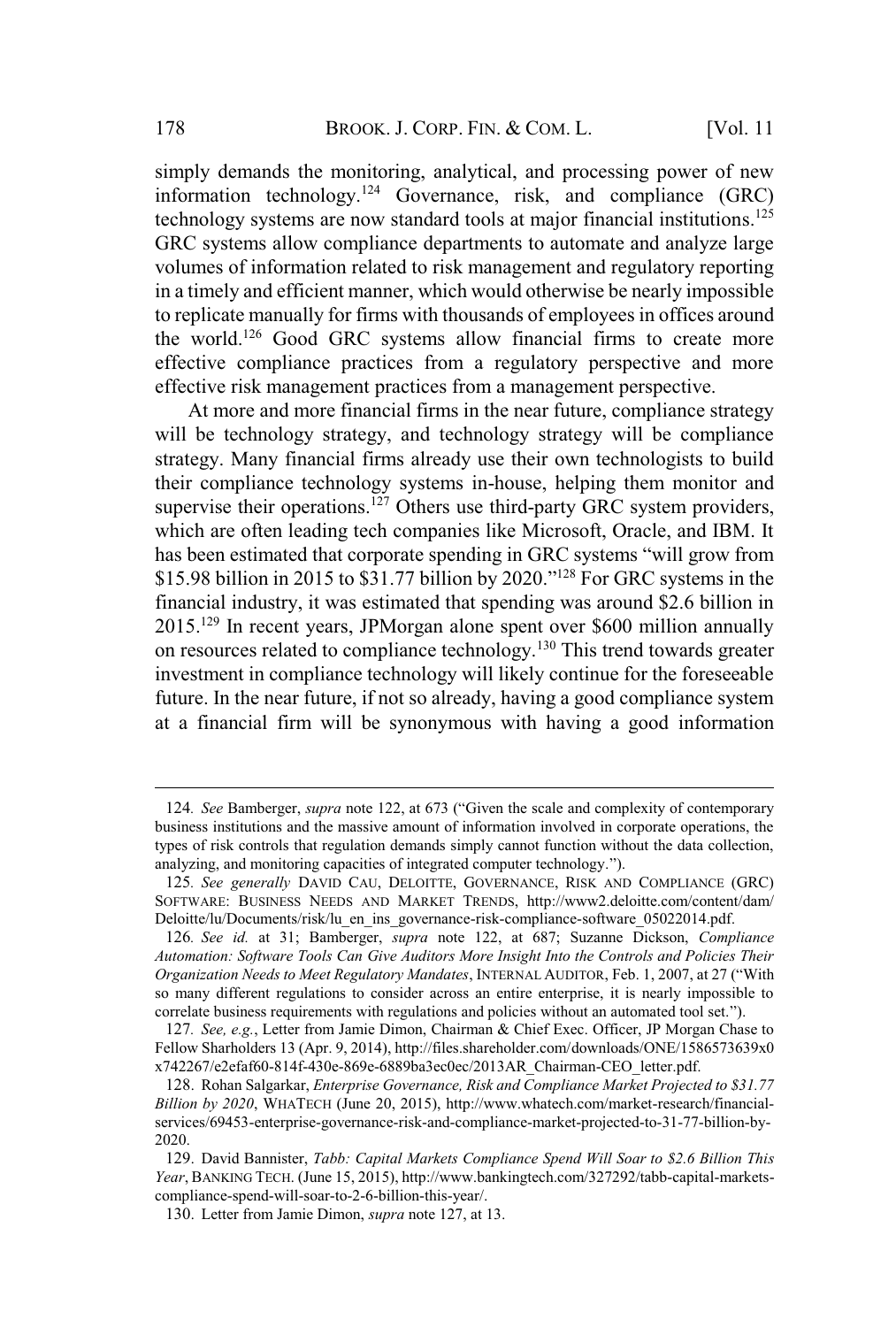technology system. And the tech savvy compliance officer will become one of the most valuable creatures in the modern financial ecosystem.

#### **C. THE HUMAN FACTOR**

The ascents of smart machines in finance and financial compliance naturally raise existential questions about the role of humans in the future of the financial industry, just as similar questions are being raised by technological advancement in other industries throughout the economy.<sup>131</sup> Yet upon further examination, one would likely conclude that the human factor will remain a critical ingredient in successful financial and compliance operations in the near future.

Smart machines powered by artificial intelligence undeniably are superior to humans based on a variety of measures. Smart machines do not suffer from the irrational "animal spirits" that move humans.<sup>132</sup> Smart machines have nearly perfect recall and memory. Smart machines using complex algorithms can process large volumes of data faster, more accurately, and more precisely than humans, yet do not tire nor require rest the way humans do. As such, it should be of little surprise that many tasks in the financial industry have been automated; smart machines have taken over the roles of many hardworking humans from eras past.<sup>133</sup>

The power, speed, accuracy, and efficiency of smart machines have led many in the financial industry and beyond to extol smart machines and their data-driven algorithms as antidotes to human folly, but such extolment is sometimes misguided. <sup>134</sup> While there is much to admire about artificially intelligent machines with their data-driven models, such admiration should also recognize the limitations of smart machines and their elegant models.<sup>135</sup> The financial crisis of 2008 precipitated so dramatically because highpowered computer models failed to properly account for the speed, consequences, and impact of a bursting housing market bubble.<sup>136</sup> To their

<sup>131</sup>*. See* JAMES BARRAT, OUR FINAL INVENTION: ARTIFICIAL INTELLIGENCE AND THE END OF THE HUMAN ERA 3–4 (2013); Ford, *supra* note 5, at 83–87.

<sup>132</sup>*. See generally* GEORGE A. AKERLOF & ROBERT J. SHILLER, ANIMAL SPIRITS: HOW HUMAN PSYCHOLOGY DRIVES THE ECONOMY, AND WHY IT MATTERS FOR GLOBAL CAPITALISM (2009).

<sup>133</sup>*. See, e.g.*, ERIK BRYNJOLFSSON & ANDREW MCAFEE, THE SECOND MACHINE AGE: WORK, PROGRESS AND PROSPERITY IN <sup>A</sup> TIME OF BRILLIANT TECHNOLOGIES 57–71 (2014); SHERRY TURKLE, ALONE TOGETHER: WHY WE EXPECT MORE FROM TECHNOLOGY AND LESS FROM EACH OTHER 279–81 (2011).

<sup>134</sup>. EMANUEL DERMAN, MODELS BEHAVING BADLY: WHY CONFUSING ILLUSION WITH REALITY CAN LEAD TO DISASTER, ON WALL STREET AND IN LIFE 143–87 (2011).

<sup>135</sup>*. See, e.g.*, JAMES OWEN WEATHERALL, THE PHYSICS OF WALL STREET: A BRIEF HISTORY OF PREDICTING THE UNPREDICTABLE 36–39 (2013); Lo & Mueller, *supra* note 3, at 21; Paul Krugman, *How Did Economists Get it So Wrong?*, N.Y. TIMES MAG., Sept. 6, 2009, at 2 ("[E]conomists, as a group, mistook beauty, clad in impressive-looking mathematics, for truth.").

<sup>136</sup>*. See, e.g.*, ANTHONY SAUNDERS & LINDA ALLEN, CREDIT RISK MANAGEMENT IN AND OUT OF THE FINANCIAL CRISES: NEW APPROACHES TO VALUE AT RISK AND OTHER PARADIGMS 31 (2010); Amir E. Khandani & Andrew W. Lo, *What Happened to the Quants in August 2007?*, 5 J.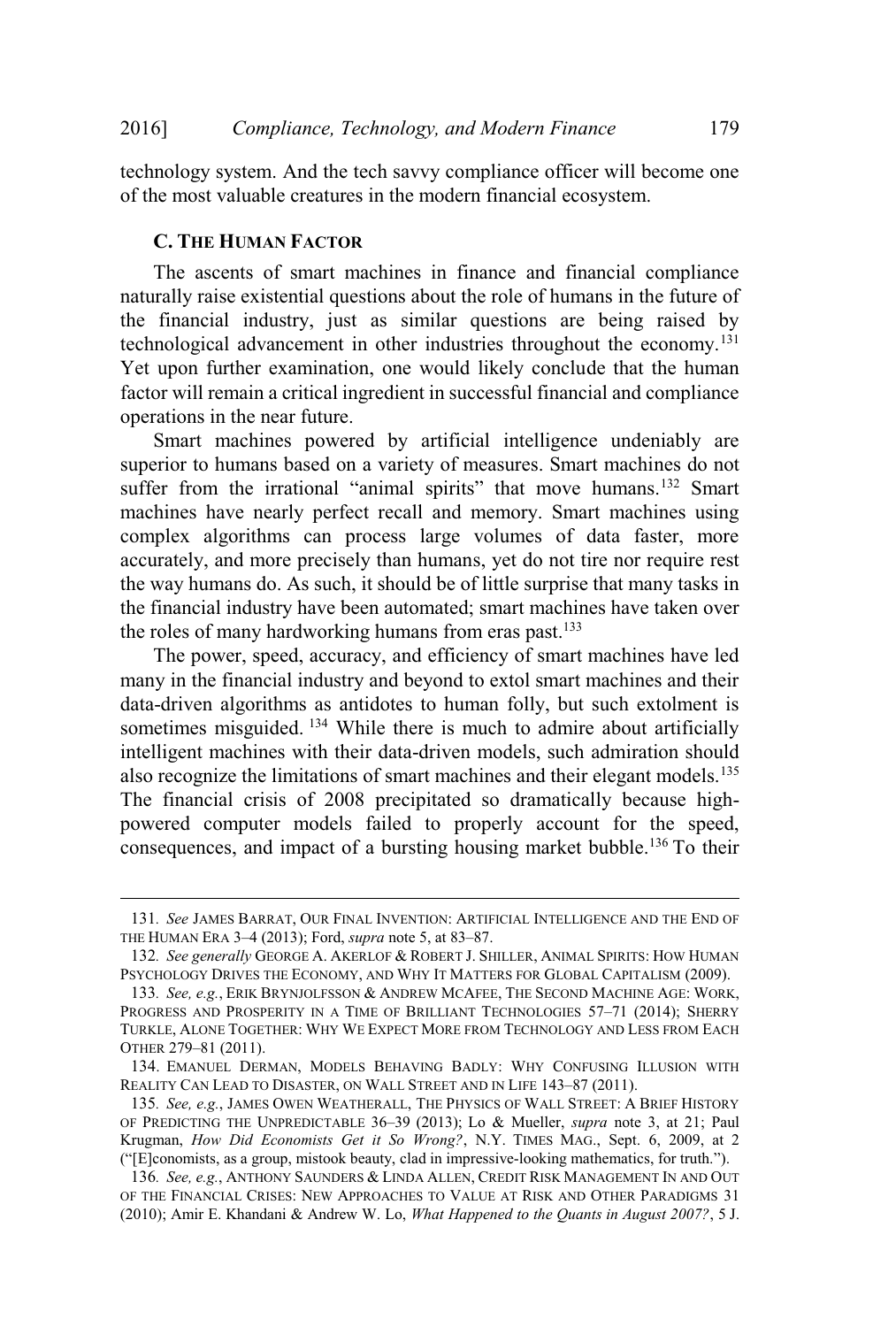peril, too many institutions, regulators, and investors all placed too much faith and confidence in the elegant models of smart machines in the lead up to the financial crisis.<sup>137</sup> Uncertainty and risk in finance can never be perfectly modeled, reduced, or eliminated.<sup>138</sup> Despite all the advances in new financial technology and artificial intelligence, there exists no machine so smart that it flawlessly forecasts financial futures and economic risks in a world filled with flawed, whimsical, and random human actors.<sup>139</sup> After losing a large sum of money during the South Sea Bubble in 1720, Isaac Newton remarked: "I can calculate the motion of heavenly bodies but not the madness of people."<sup>140</sup>

Despite all the advances in new financial technology, smart machines still lack the judgment and sophistication of smart humans.<sup>141</sup> The human factor will likely remain the critical factor in financial operations in the foreseeable future. Machines, no matter how artificially intelligent, are still not as smart as humans (yet).<sup>142</sup> The human brain, with its billions of neurons and trillions of synaptic connections, remains one of the most sophisticated and powerful of all analytical machines.<sup>143</sup> Smart machines still require humans to create their initial operating systems and codes. Humans will need to serve as analog safeguards to the autonomous digital systems that have

138*. See, e.g.*, JEROME FRANK, LAW AND THE MODERN MIND 129 (2009) ("The law is not a machine and the judges not machine-tenders. There never was and there never will be a body of fixed and predetermined rules alike for all."); FRANK H. KNIGHT, RISK, UNCERTAINTY, AND PROFIT 347 (1921); Lo & Mueller, *supra* note 3, at 14.

139*. See* FRANK, *supra* note 138, at 129 ("The acts of human beings are not identical mathematical entities; the individual cannot be eliminated as, in algebraic equations, equal quantities on the two sides can be cancelled."); WEATHERALL, *supra* note 135, at 36–39; Kenneth A. Bamberger, *Regulation as Delegation: Private Firms, Decisionmaking, and Accountability in the Administrative State*, 56 DUKE L.J. 377, 430 (2006) (discussing the difficulties of managing risks at private firms); Lo & Mueller, *supra* note 3, at 21; Mark Whitehouse, *Economists' Grail: A Post-Crash Model*, WALL ST.J., Nov. 30, 2010, at A1 (reporting on the fallacies of financial models in light of the financial crisis of 2008).

140. PATTERSON, *supra* note 93, at 12 (internal quotation marks omitted).

141*. See* STEPHEN BAKER, FINAL JEOPARDY: MAN VS. MACHINE AND THE QUEST TO KNOW EVERYTHING 148–69 (2011) (discussing the limitations of artificial intelligence).

142*. See* BRIAN CHRISTIAN, THE MOST HUMAN HUMAN: WHAT TALKING WITH COMPUTERS TEACHES U<sup>S</sup> ABOUT WHAT I<sup>T</sup> MEANS TO B<sup>E</sup> ALIVE 5–10 (2011) (discussing the limitations of computerized communications with humans); CHRISTOPHER STEINER, AUTOMATE THIS: HOW ALGORITHMS CAME TO RULE OUR WORLD 5–6 (2012) (opining on the need for humans to manage algorithmic processes); John Markoff, *How Many Computers to Identify a Cat? 16,000*, N.Y. TIMES, June 26, 2012, at B1.

143. ELLEN E. PASTORINO & SUSANN M. DOYLE-PORTILLO, WHAT IS PSYCHOLOGY? 355 (2011).

INV. MGMT. 5, 5–9 (2007); Krugman, *supra* note 135, at 2 ("There was nothing in the prevailing models suggesting the possibility of the kind of collapse that happened last year.").

<sup>137</sup>*. See, e.g.*, Bamberger, *supra* note 122, at 705 (discussing the perils of over-reliance on compliance technology); Khandani & Lo, *supra* note 136, at 5–9; Tom C.W. Lin, *Too Big to Fail, Too Blind to See*, 80 MISS. L.J. 355, 371–73 (2010) (discussing the role of overconfidence in financial models in connection with the financial crisis);Joe Nocera, *Risk Management*, N.Y. TIMES MAG., Jan. 4, 2009, at MM24 (opining on the flawed prevailing risk models prior to the 2008 financial crisis).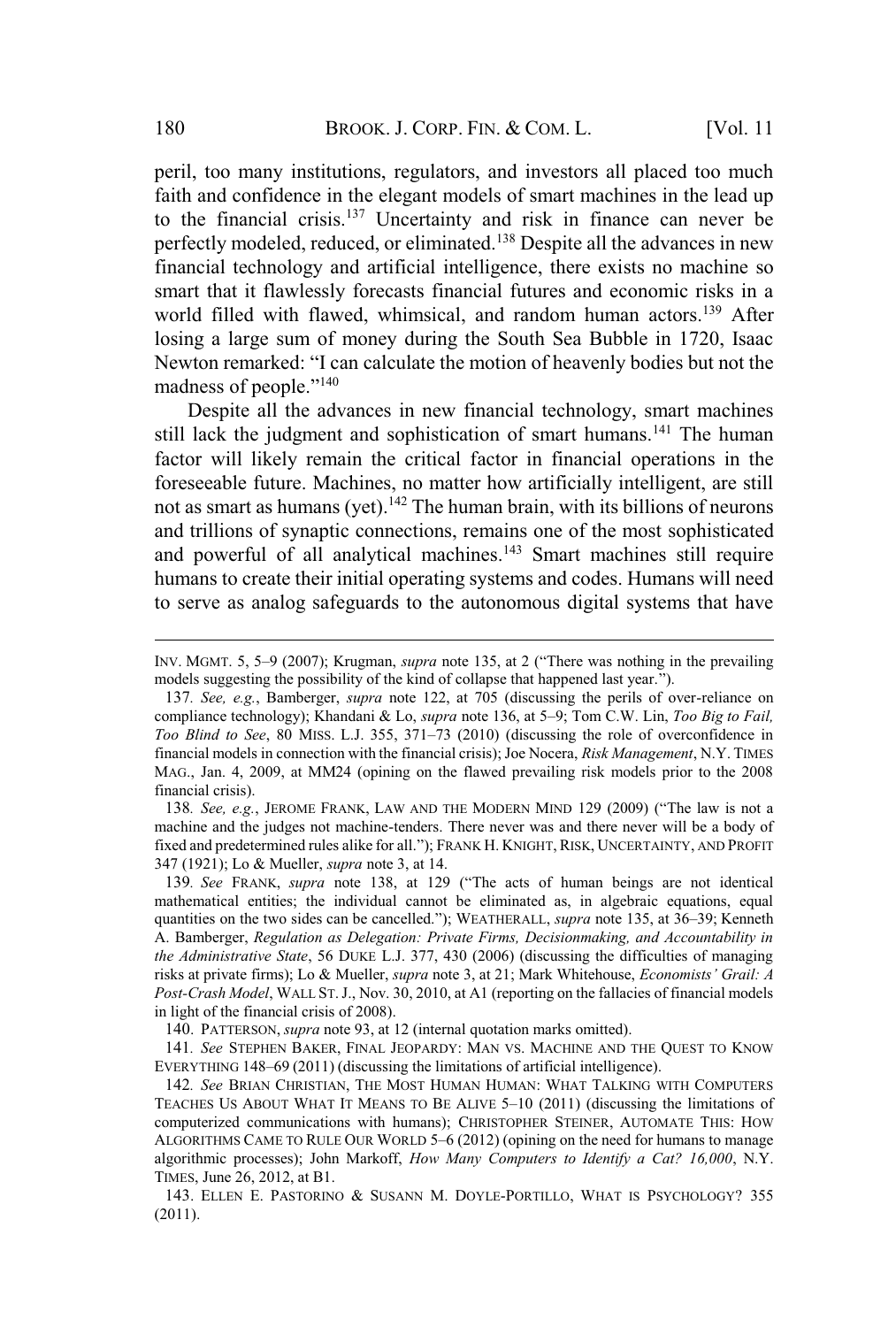grown so prevalent in finance and compliance.<sup>144</sup> Human interactions that implicate persuasion, empathy, culture, spirit, emotion, values, and other innate human characteristics remain key factors in any successful and effective legal and compliance practice.<sup>145</sup> Smart machines with their smart programs and smart models stand little chance against stupid human behavior. Many compliance officers, attorneys, and business executives in the financial industry can probably attest to that mismatch. Artificial intelligence is simply no match for natural stupidity. As such, in addition to greater investments in new financial technology, many financial firms in recent years are also aggressively hiring former spies and intelligence officers in connection with their compliance efforts to bolster their human compliance capabilities.<sup>146</sup>

This discussion about the limitations of smart machines is not intended to suggest that smart machines will not play a leading role in the future of law and compliance in the financial industry.<sup>147</sup> Smart machines, like those at the heart of many leading GRC systems, will undoubtedly continue to play an important role in the legal and compliance functions of finance, but they will not fully replace humans as functionaries. Rather, smart machines will complement smart lawyers and smart compliance officers in their work. Smart machines will likely be better suited for functions in areas where there are plainly defined rules that can be clearly, precisely, and predictably modeled and assessed.<sup>148</sup> Human actors, on the other hand, will likely be better suited for functions in areas where there are standards that require factual flexibility, contextual analysis, values assessments, and nuanced judgments that are not well suited for the rigidity of amoral machine thinking.<sup>149</sup> Since laws and policies governing financial firms involve both rules and standards, there will invariably be a place for both smart machines and smart humans in the future of finance. Just as law works better when

<sup>144</sup>*. See*, *e.g.*, David Sax, *State-of-the-Art Safeguards*, BLOOMBERG BUS. WK., Mar. 14, 2016, at 51 (discussing how human-operated analog mechanism can serve as great safeguards in the digital age).

<sup>145</sup>*. See*, *e.g.*, IAN AYRES, SUPER CRUNCHERS: WHY THINKING-BY-NUMBERS IS THE NEW WAY TO BE SMART 117 (2007) (discussing the role of human expertise in a data-driven world); DANIEL GOLEMAN, EMOTIONAL INTELLIGENCE: WHY IT CAN MATTER MORE THAN IQ 60–72 (1995) (explicating on the importance of emotional intelligence in human relationships); NEIL POSTMAN, TECHNOPOLY: THE SURRENDER OF CULTURE TO TECHNOLOGY 71–72 (1992).

<sup>146</sup>. Gavin Finch et al., *Ex-Spies Go Hunting For Rogue Traders*, BLOOMBERG BUS. WK., Feb. 22, 2016, at 40.

<sup>147</sup>*. See supra* Part III.B.

<sup>148</sup>*. See* Bamberger, *supra* note 122, at 676 ("Computer code . . . operates by means of on-off rules[.]"); Seana Valentine Shiffrin, *Inducing Moral Deliberation: On the Occasional Virtues of Fog*, 123 HARV. L. REV. 1214, 1214 (2010) (discussing the clear, predictable nature of rules).

<sup>149</sup>*. See, e.g.*, Russell B. Korobkin, *Behavioral Analysis and Legal Form: Rules vs. Standards Revisited*, 79 OR. L. REV. 23, 37–38 (2000); Antonin Scalia, *The Rule of Law as a Law of Rules*, 56 U. CHI. L. REV. 1175, 1178–79 (1989); Shiffrin, *supra* note 148, at 1222; Kathleen M. Sullivan, *The Justices of Rules and Standards*, 106 HARV. L. REV. 22, 26 (1993); Cass R. Sunstein, *Problems With Rules*, 83 CALIF. L. REV. 953, 991–92 (1995).